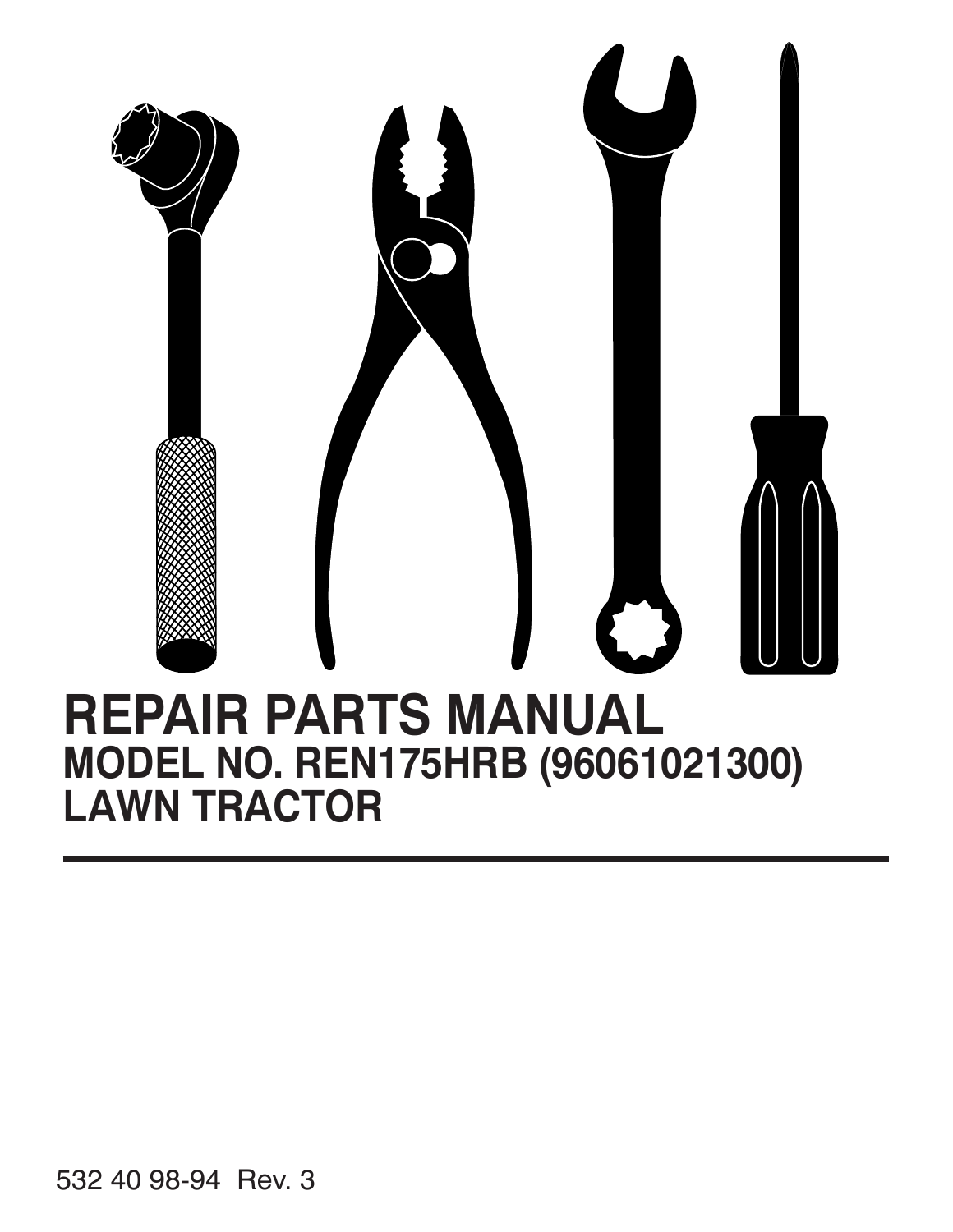# **HOW TO USE THIS MANUAL**

This manual is designed to provide the customer with a means to identify the parts on his/her tractor when ordering repair parts. The illustrations may or may not represent the actual assemblies; therefore, it is not recommended to use this manual as a guide to assemble or disassemble the tractor. Some hardware and parts are drawn larger in order to more readily identify them.

Each tractor has its own model number.

The model number for your tractor can be found on the fender under the seat.

When ordering parts, always give the following information:

- Product "Tractor"
- Model Number "**REN175HRB (96061021300)**"
- Part Number
- Part Description

## **TABLE OF CONTENTS**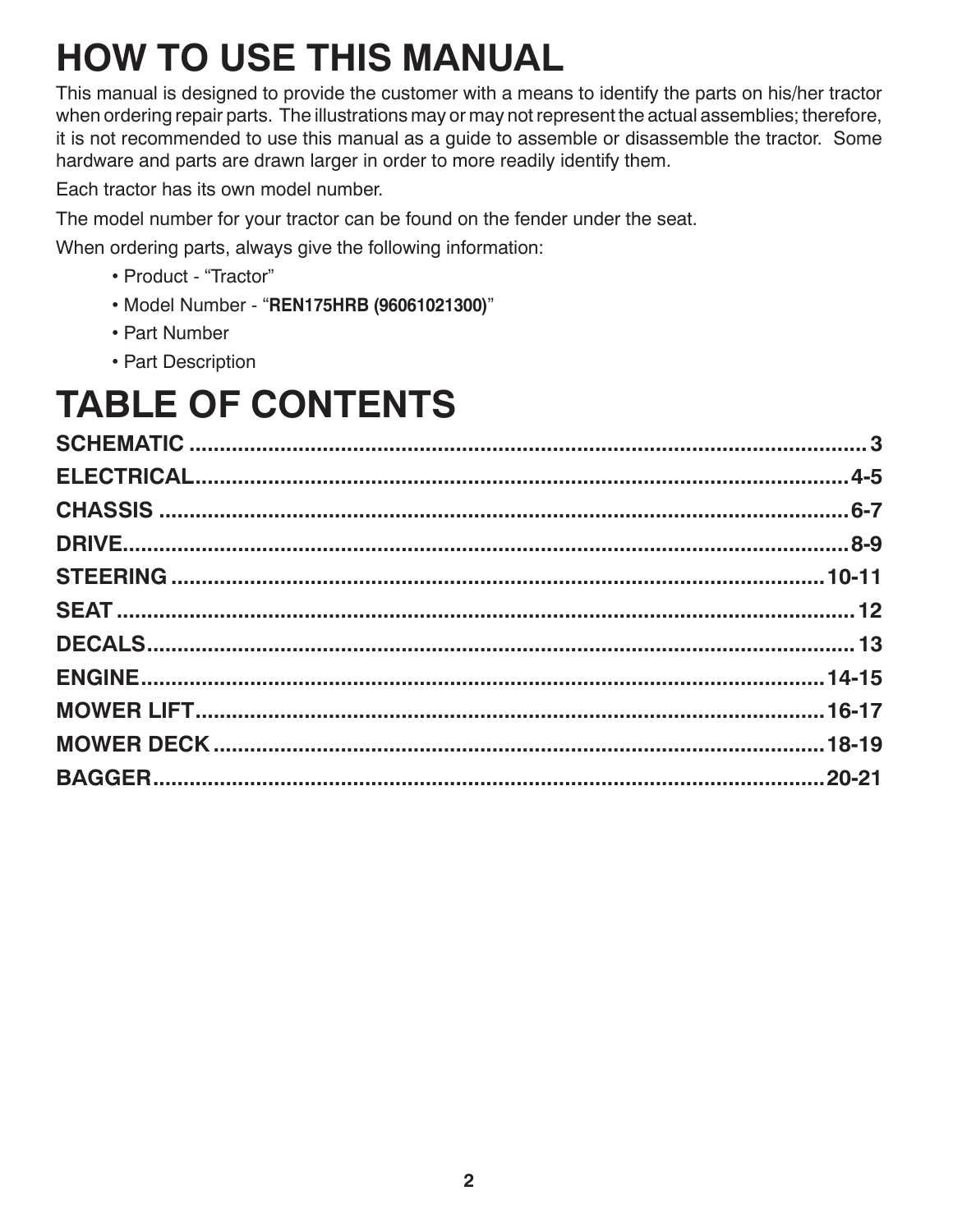**TRACTOR - MODEL NO. REN175HRB (96061021300) PRODUCT NO. 960 61 02-13 SCHEMATIC**



**3**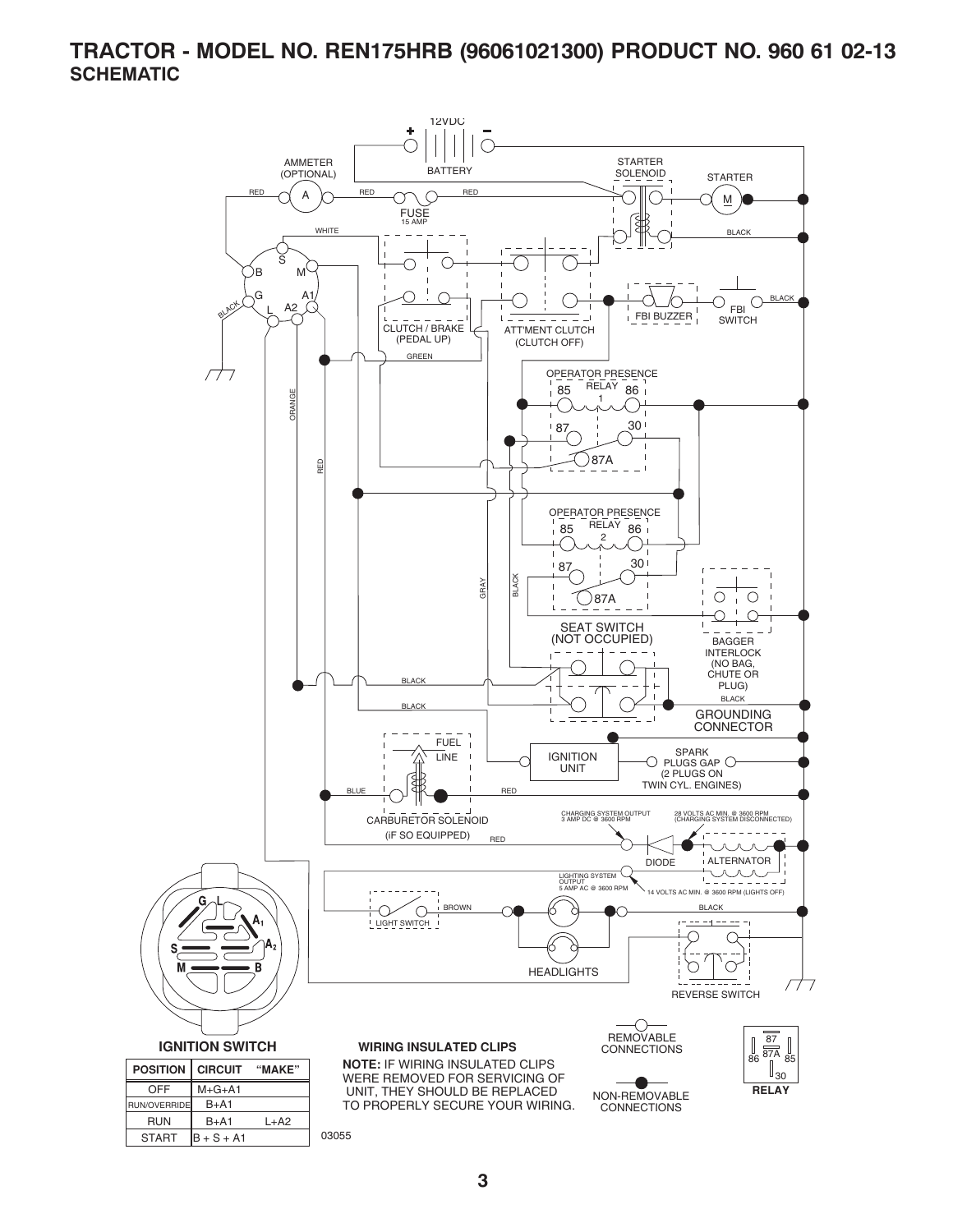**TRACTOR - MODEL NO. REN175HRB (96061021300) PRODUCT NO. 960 61 02-13 ELECTRICAL**

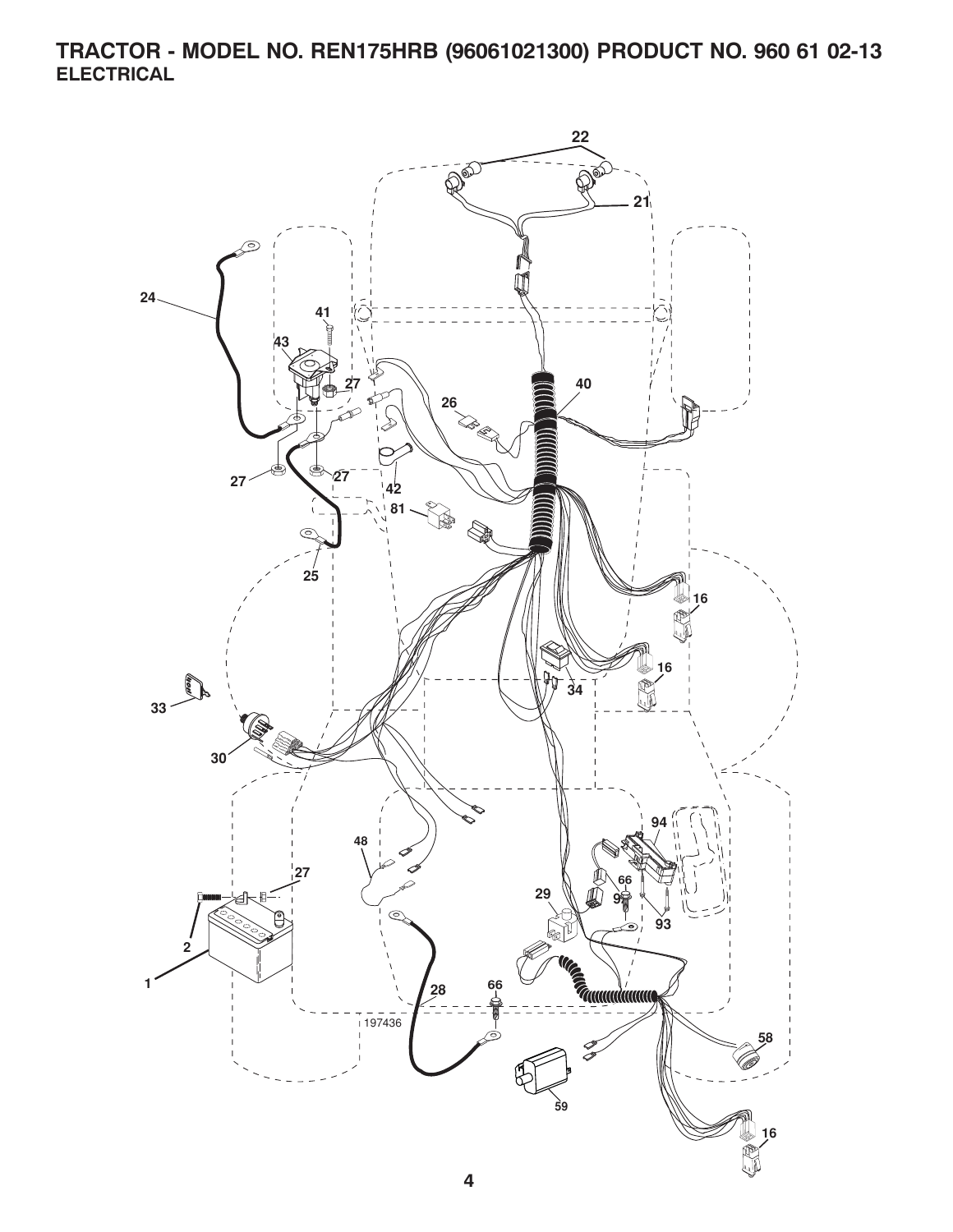## **TRACTOR - MODEL NO. REN175HRB (96061021300) PRODUCT NO. 960 61 02-13 ELECTRICAL**

| KEY<br>NO.     | <b>PART</b><br>NO.           | <b>DESCRIPTION</b>                                      |
|----------------|------------------------------|---------------------------------------------------------|
| 1              | 532 16 34-65                 | <b>Battery</b>                                          |
| $\overline{2}$ | 874 76 04-12                 | Bolt Hex Hd 1/4-20 unc x 3/4                            |
| 16             | 532 17 61-38                 | Switch Interlock                                        |
| 21.            | 532 18 37-59                 | Harness Asm Light W/4152J                               |
| 22             | 532 00 41-52                 | Bulb Light #1156                                        |
| 24             | 532 12 47-80                 | Cable Starter 6 Ga. 11" Red                             |
| 25             | 532 16 59-87<br>532 17 51-58 | Cable Battery Crd 56" Red<br>Fuse                       |
| 26<br>27       | 873 51 04-00                 |                                                         |
| 28             | 532 12 77-25                 | Nut Keps Hex 1/4-20 unc<br>Cable Ground 6 Ga. 18" Black |
| 29             | 532 19 27-49                 | Switch Seat                                             |
| 30             | 532 19 33-50                 | Switch Ignition                                         |
| 33             | 532 14 04-01                 | Key Ign Molded                                          |
| 34             | 532 11 07-12                 | Switch Light                                            |
| 40             | 532 19 74-36                 | Harness Ign                                             |
| 41             | 871 11 04-08                 | Bolt Flk Fin Hex 1/4-20 unc x 1/2                       |
| 42             | 532 13 15-63                 | <b>Cover Terminal Red</b>                               |
| 43             | 532 19 25-07                 | Solenoid                                                |
| 48             | 532 14 08-44                 | Adapter Ammeter Rectangular                             |
| 58             | 532 16 94-19                 | <b>Buzzer Crd</b>                                       |
| 59             | 532 18 03-79                 | Switch FBI CRD                                          |
| 66             | 817 49 06-08                 | Screw Thdrol 3/8-16 x 1/2 Ty-Tt                         |
| 81.            | 532 10 97-48                 | <b>Relay Asm</b>                                        |
| 92             | 532 19 66-15                 | Harness Pigtail                                         |
| 93             | 532 19 25-40                 | Screw Plastite 10-14 x 2.0                              |
| 94             | 532 19 18-34                 | Module Reverse                                          |

**NOTE:** All component dimensions given in U.S. inches. 1 inch =  $25.4$  mm.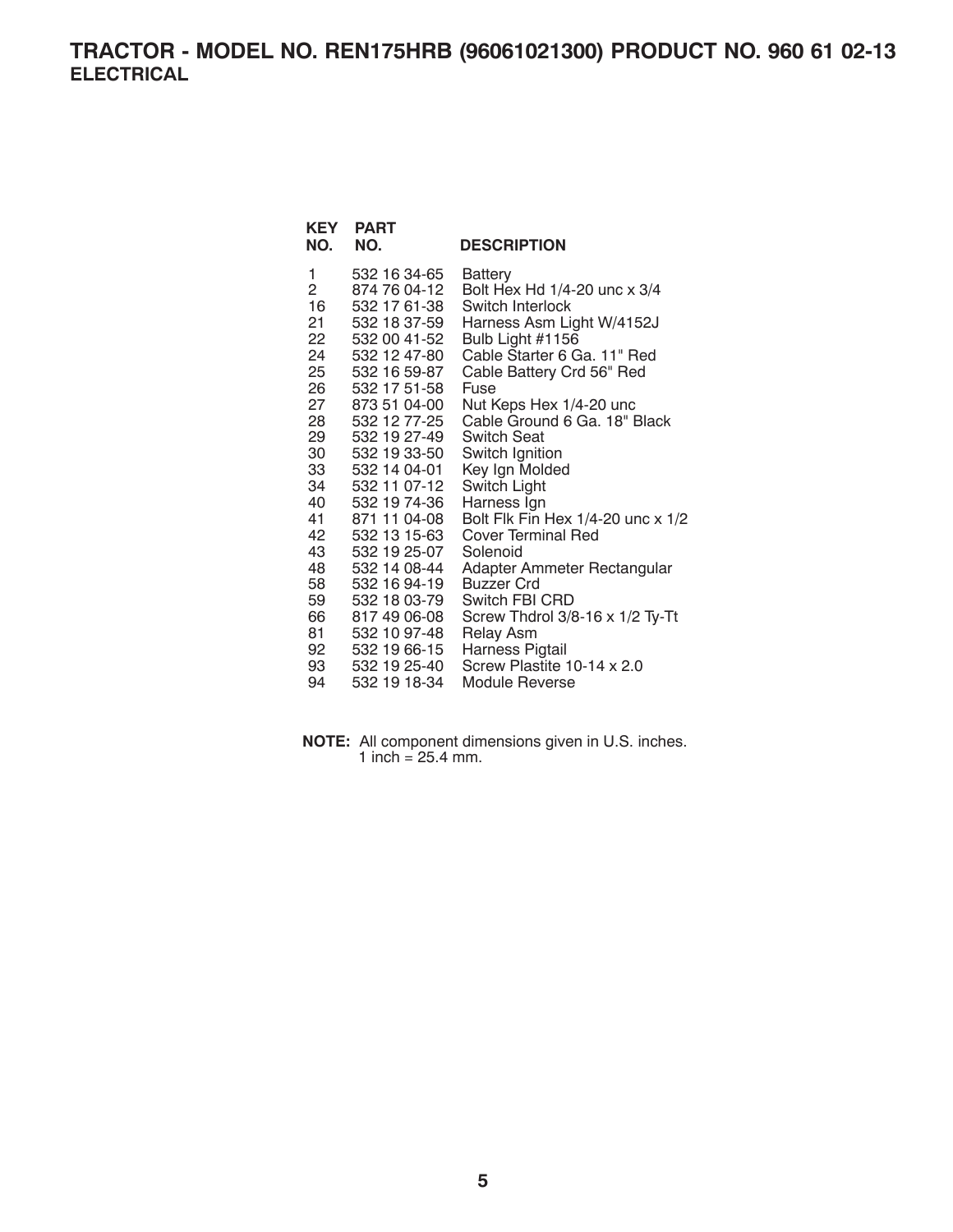## **TRACTOR - MODEL NO. REN175HRB (96061021300) PRODUCT NO. 960 61 02-13 CHASSIS AND ENCLOSURES**

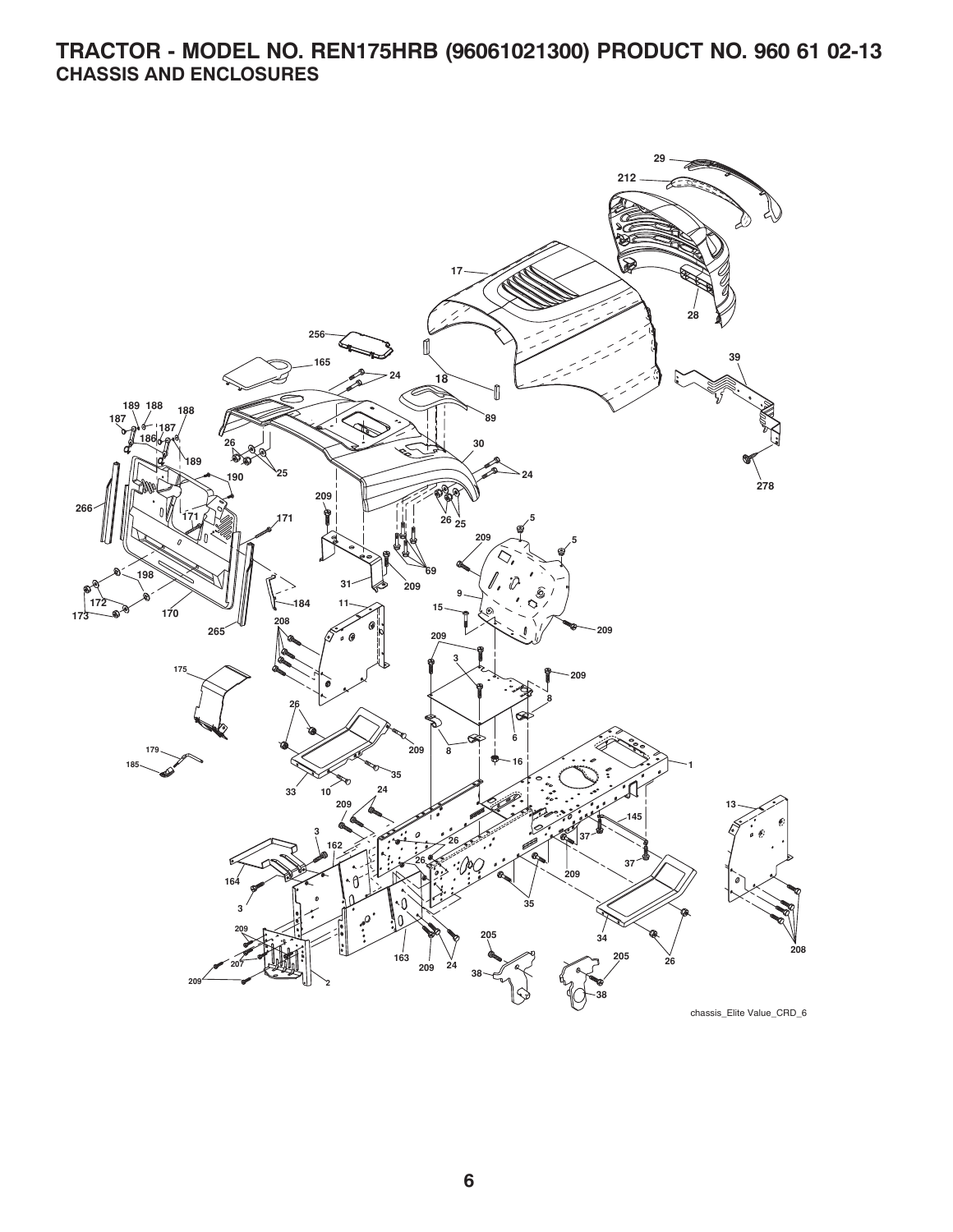### **TRACTOR - MODEL NO. REN175HRB (96061021300) PRODUCT NO. 960 61 02-13 CHASSIS AND ENCLOSURES**

| <b>KEY</b><br>NO. | <b>PART</b><br>NO. | <b>DESCRIPTION</b>             | <b>KEY</b><br>NO. | <b>PART</b><br>NO.  | <b>DESCRIPTION</b>                                          |
|-------------------|--------------------|--------------------------------|-------------------|---------------------|-------------------------------------------------------------|
| 1                 | 532 17 46-20       | Chassis                        | 162               | 532 18 03-82        | <b>Bracket Exten Chassis Lh CRD</b>                         |
| $\overline{c}$    | 532 18 03-84       | Drawbar                        | 163               | 532 18 03-83        | <b>Bracket Exten Chassis Rh CRD</b>                         |
| 3                 | 817 06 06-12       | Screw 3/8-16 x 3/4             | 164               | 532 16 56-05        | <b>Support Battery CRD</b>                                  |
| 5                 | 532 15 52-72       | Bumper Hood/Dash               | 165               | 532 18 13-56        | <b>Cover Battery</b>                                        |
| $\,6$             | 532 18 44-19       | Saddle                         | 170               | 532 19 94-88        | <b>Backplate CRD</b>                                        |
| 8                 | 532 12 64-71       | Clip Insulator 13/32 Mtg. Hole | 171               | 872 14 06-20        | <b>Bolt Rdhd Sqnk</b>                                       |
| 9                 | 532 19 46-88       | Dash                           |                   |                     | $3/8 - 16 \times 2 - 1/2$ Gr. 5                             |
| 10                | 872 14 06-08       | Bolt, Carriage 3/8-16 x 3/4    | 172               | 819 13 20-16        | Washer 13/32 x 1-1/4 x 16 Ga.                               |
| 11                | 532 17 49-96       | Panel, Dash, L.H.              | 173               | 873 51 06-00        | Nut, Keps Hex 3/8-16 unc                                    |
| 13                | 532 18 69-52       | Panel, Asm. Dash R.H.          | 175               | 532 18 82-03        | Door Trap                                                   |
| 15                | 874 18 05-12       | Screw, Machine, Truss Head     | 179               | 532 18 82-02        | Rod Pivot FBI CRD                                           |
|                   |                    | $5/16 - 18$ unc x 3/4          | 184               | 532 17 46-62        | <b>Bracket Actuator Bagger CRD</b>                          |
| 16                | 873 51 05-00       | <b>Nut</b>                     | 185               | 532 18 11-01        | Knob Rod Brake Parking                                      |
| 17                | 532 18 67-07       | Hood                           | 186               | 532 16 07-93        | Latch Asm Mulch/Bagger                                      |
| 18                | 532 18 49-21       | Bumper Hood                    | 187               | 532 12 50-04        | <b>Nut Weld</b>                                             |
| 24                | 874 78 06-16       | <b>Bolt</b>                    | 188               | 819 06 12-16        | Washer #10                                                  |
| 25                | 819 13 13-12       | Washer 13/32 x 13/16 x 12 Ga.  | 189               | 810 07 10-00        | Washer Lock #10                                             |
| 26                | 873 80 06-00       | <b>Nut</b>                     | 190               | 871 08 10-10        | Screw Pan Hd Phillip 10-24 x 5/8                            |
| 28                | 532 18 35-52       | Grille /Lens Asm               | 198               | 532 16 89-37        | Nut, Push                                                   |
|                   |                    | (Includes Key Nos. 29,212)     | 205               | 817 49 06-08        | Screw Thdrol $3/8-16 \times 1/2$                            |
| 29                | 532 18 58-46       | Lens Grille                    | 207               | 817 67 05-08        | Screw Thdrl. 5/16-18 x 1/2                                  |
| 30                | 532 19 73-44       | Fender                         | 208               | 817 67 06-08        | Screw Thdrol $3/8-16 \times 1/2$                            |
| 31                | 532 16 51-56       | Bracket, Fender Support        | 209               | 817 00 06-12        | Screw Hex Wsh Thdrol 3/8-16                                 |
| 33                | 532 18 11-93       | Footrest, L.H.                 | 212               | 532 18 35-50        | Insert Lens Reflect                                         |
| 34                | 532 18 11-94       | Footrest, R.H.                 | 256               | 532 18 13-61        | <b>Cover Fender Rack</b>                                    |
| 35                | 872 11 06-06       | <b>Bolt</b>                    | 265               | 532 18 57-04        | Seal RH Side Bagger                                         |
| 37                | 817 49 05-08       | Screw Thdrol 5/16-18 x 1/2 TYT | 266               | 532 18 57-03        | Seal LH Side Bagger                                         |
| 38                | 532 18 17-48       | Bracket Asm Pivot Mower Rear   | 278               | 532 19 16-11        | Screw 10 x 3/4 Single Lead Hex                              |
| 39                | 532 40 78-07       | <b>Bracket Pivot</b>           | $\sim$ $\sim$     | 532 00 54-79        | <b>Plug Button</b>                                          |
| 69                | 532 14 24-32       | Screw HxWsh Hi-Lo              |                   |                     |                                                             |
| 89                | 532 19 73-66       | Console CRD                    |                   |                     | <b>NOTE:</b> All component dimensions given in U.S. inches. |
| 145               | 532 15 65-24       | Rod Pivot Chassis/Hood         |                   | 1 inch = $25.4$ mm. |                                                             |

**7**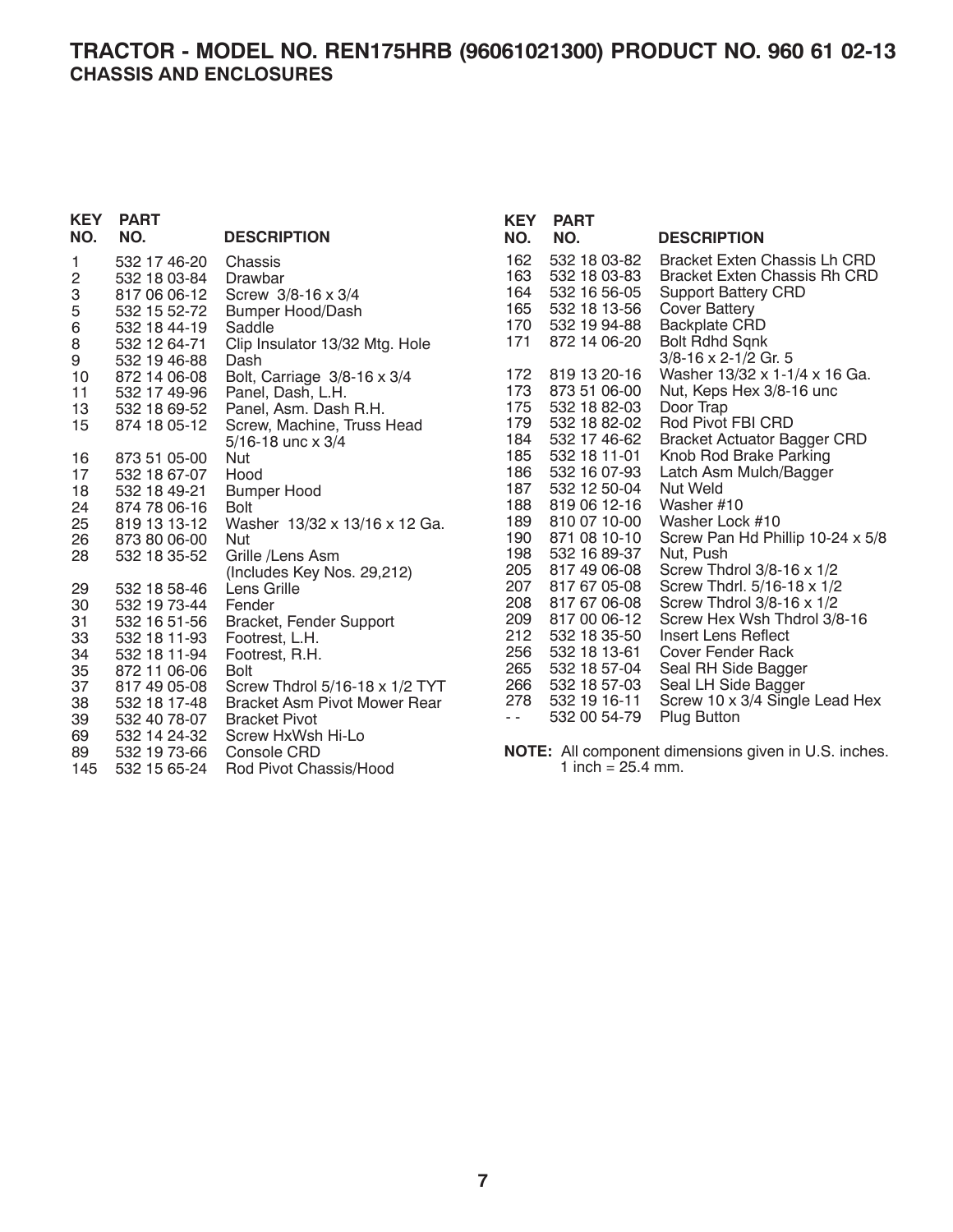**TRACTOR - MODEL NO. REN175HRB (96061021300) PRODUCT NO. 960 61 02-13 DRIVE**

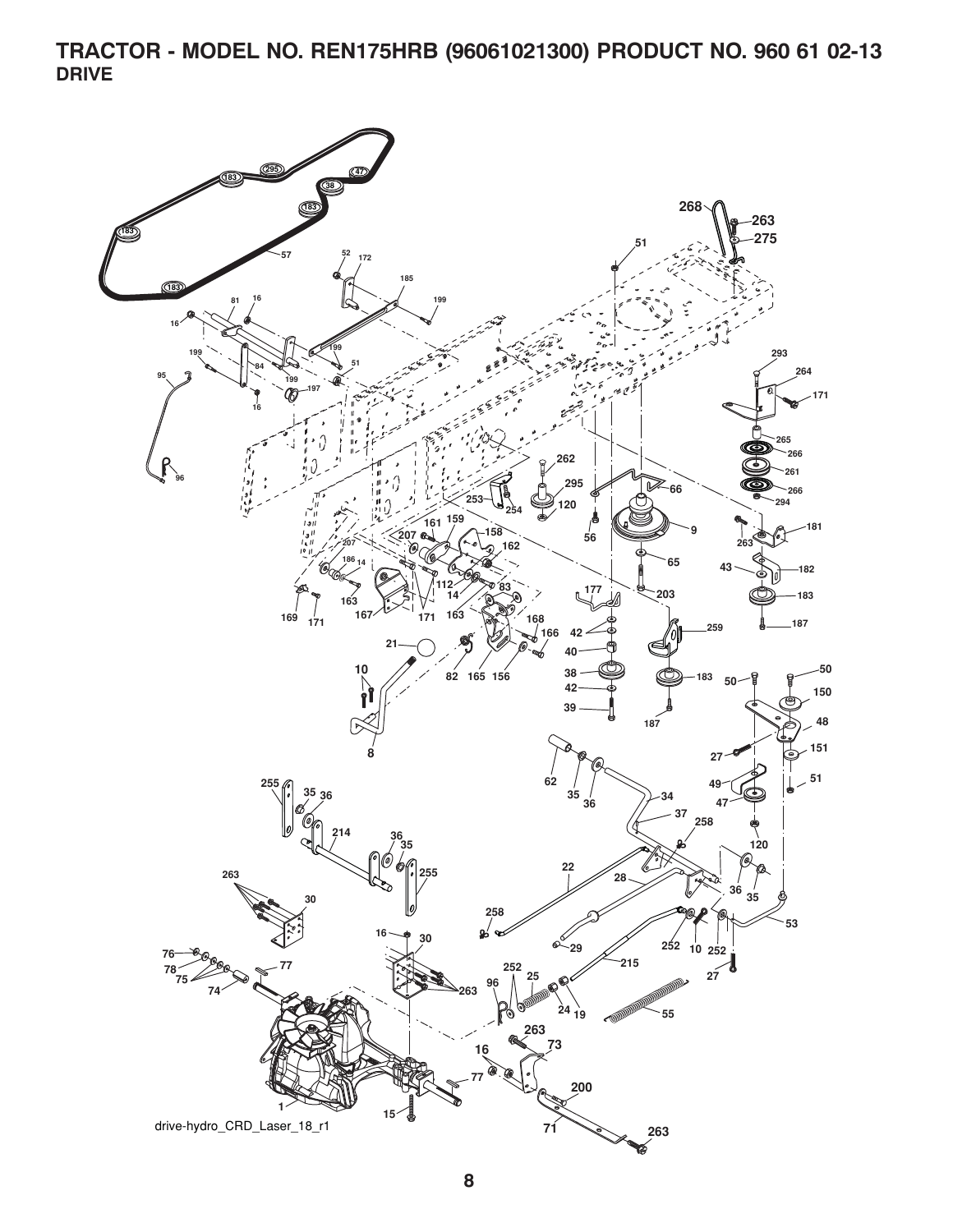## **TRACTOR - MODEL NO. REN175HRB (96061021300) PRODUCT NO. 960 61 02-13 DRIVE**

| <b>KEY</b> | <b>PART</b>                  |                                                                | <b>KEY</b> | <b>PART</b>  |                                                                                                    |
|------------|------------------------------|----------------------------------------------------------------|------------|--------------|----------------------------------------------------------------------------------------------------|
| NO.        | NO.                          | <b>DESCRIPTION</b>                                             | NO.        | NO.          | <b>DESCRIPTION</b>                                                                                 |
| 1          | - - - - - - -                | Transaxle Hydro Gear 321-0510                                  | 150        | 532 16 58-50 | Bushing, Bellcrank Grnd Dr                                                                         |
| 8          | 532 19 27-06                 | Rod, Shift Fender Adjust Lt                                    | 151        | 819 13 32-10 | Washer 13/32 x 2 x 10 Ga.                                                                          |
| 9          | 532 19 81-44                 | Clutch Asm Noram                                               | 156        | 532 16 60-02 | Washer Srrted $5/16$ ID x 1.125                                                                    |
| 10         | 876 02 04-16                 | Pin, Cotter $1/8 \times 1$                                     | 158        | 532 16 55-89 | <b>Bracket Shift Mount</b>                                                                         |
| 14         | 810 04 04-00                 | Washer, Lock Hvy Helical                                       | 159        | 532 18 39-00 | Hub Shift                                                                                          |
| 15         | 874 49 05-44                 | Bolt Hex FGHD 5/16-18 x Gr 5                                   | 161        | 872 14 04-06 | Bolt Rdhd Sqnk 1/4-20 x 3/4 Gr 5                                                                   |
| 16         | 873 80 05-00                 | Nut Lock Hex W/Ins 5/16-18 unc                                 | 162        | 873 68 04-00 | Nut Crownlock 1/4-20 unc                                                                           |
| 19         | 873 80 06-00                 | Nut Lock Hex w/Ins 3/8-16 unc                                  | 163        | 874 78 04-16 | Bolt Hex Fin 1/4-20 unc x 1 Gr 5                                                                   |
| 21         | 532 14 08-45                 | Knob                                                           | 165        | 532 16 56-23 | <b>Bracket Pivot Lever</b>                                                                         |
| 22         | 532 17 56-07                 | Rod, Brake                                                     | 166        | 817 49 05-10 | Screw 5/16-18 x 5/8                                                                                |
| 24         | 873 35 06-00                 | Nut                                                            | 167        | 532 16 55-88 | <b>Bracket Support Shift CRD</b>                                                                   |
| 25         | 532 19 20-36                 | Spring, Rod, Brake                                             | 168        | 532 16 54-92 | Bolt Shoulder 5/16-18 x .561                                                                       |
| 27         | 876 02 04-12                 | Pin, Cotter $1/8 \times 3/4$                                   | 169        | 532 16 55-80 | Plate Fastening Lt                                                                                 |
| 28         | 532 17 57-65                 | Rod, Parking Brake                                             | 171        | 817 49 06-08 | Screw Thdrol 3/8-16 x 1/2 Ty-Tt                                                                    |
| 29         | 532 07 16-73                 | Cap, Parking Brake                                             | 172        | 532 17 02-71 | Shaft Asm Shifter Frt CRD                                                                          |
| 30         | 532 16 95-92                 | Bracket, Mfg. Transaxle                                        | 177        | 532 16 59-32 | Keeper Flat Idler 3.06" CRD                                                                        |
| 34         | 532 17 55-78                 | Shaft, Asm Pedal Foot CRD                                      | 181        | 532 18 02-11 | <b>Bracket Idler Ground Drive CRD</b>                                                              |
| 35         | 532 12 01-83                 | Bearing, Nylon                                                 | 182        | 532 18 26-82 | Keeper Belt 2.5" Od V-Idler CRD                                                                    |
| 36         | 819 21 16-16                 | Washer 21/32 x 1 x 16 Ga.                                      | 183        | 532 19 95-32 | Pulley V-Idler CRD                                                                                 |
| 37         | 532 12 49-63<br>532 16 59-36 | Pin, Roll 3/16 x 1"                                            | 184        | 817 49 06-44 | Screw Hexwsh Thdrol<br>$3/8 - 16 \times 2 - 3/4$                                                   |
| 38<br>39   |                              | Pulley Flat Composite 3.06"<br>Bolt Fin Hex 3/8-16 unc x 2-3/4 | 185        | 532 17 00-08 | Link Shift                                                                                         |
| 40         | 874 76 06-44<br>532 12 49-65 | Spacer, Split 395 x 59 Bzp                                     | 186        | 532 16 56-14 | Hub Tapered Round CRD                                                                              |
| 42         | 819 13 13 12                 | Washer 13/32 x 13/16 x 12 Ga.                                  | 187        | 817 58 05-20 | Screw Thdrol 5/16-18 x 1.25                                                                        |
| 43         | 819 11 10-12                 | Washer 11/32 x 5/8 x 12 Ga.                                    | 197        | 532 16 96-13 | Nyliner Snap-In 5/8                                                                                |
| 47         | 532 12 77-83                 | Pulley, Idler, V Groove Plasitc                                | 199        | 532 16 96-12 | Bolt Shoulder 5/16-18 unc                                                                          |
| 48         | 532 15 44-07                 | Bellcrank Clutch Grnd Drv                                      | 200        | 872 14 05-08 | Bolt RDHD SQNK 5/16-18 x 1                                                                         |
| 49         | 532 12 32-05                 | Retainer, Belt Style Spring                                    | 203        | 871 17 07-80 | Bolt Hex 7/16-20 x 5                                                                               |
| 50         | 872 11 06-12                 | Bolt Carr. Sh. 3/8-16 x 1-1/2 Gr. 5                            | 207        | 532 16 98-45 | Washer Nylon Rear                                                                                  |
| 51         | 873 68 06-00                 | Nut, Crownlock 3/8-16 unc                                      | 214        | 532 17 56-09 | Shaft Asm. Brake                                                                                   |
| 52         | 873 68 05-00                 | Nut Crownlock 5/16-18                                          | 215        | 532 17 56-52 | Rod Brake Hydro                                                                                    |
| 53         | 532 19 96-52                 | Link, Clutch 7.66                                              | 252        | 819 13 16-16 | Washer 13/32 x 1 16 Ga.                                                                            |
| 55         | 532 10 57-09                 | Spring, Return, Clutch                                         | 253        | 532 17 50-28 | <b>Bracket Cable Chassis</b>                                                                       |
| 56         | 817 06 06-20                 | Screw $3/8 - 16 \times 1 - 1/4$                                | 254        | 817 00 06-16 | Screw 3/8-16 x 1                                                                                   |
| 57         | 532 17 01-40                 | V-Belt Kev 112" 0650 CRD                                       | 255        | 532 17 56-08 | Brace Shaft Brake Mtg.                                                                             |
| 62         | 532 12 48-72                 | Cover, Pedal                                                   | 258        | 532 17 80-62 | <b>Clip Retainer</b>                                                                               |
| 65         | 810 04 07-00                 | Washer                                                         | 259        | 532 18 02-12 | <b>Bracket Pulley</b>                                                                              |
| 66         | 532 15 47-78                 | Keeper, Belt Engine F-Proof                                    | 261        | 532 13 14-94 | Pulley Idler                                                                                       |
| 71         | 532 16 91-82                 | Strap, Torque, Rh                                              | 262        | 872 11 06-22 | Bolt Rdhd 3/8-16 unc x 2-3/4 Gr. 5                                                                 |
| 73         | 532 16 91-83                 | Strap, Torque, Lh                                              | 263        | 817 00 06-12 | Screw 3/8-16 x 3/4                                                                                 |
| 74         | 532 13 70-57                 | Spacer, Split                                                  | 264        | 532 19 76-08 | <b>Bracket Idler Chassis</b>                                                                       |
| 75         | 532 12 17-49                 | Washer 25/32 x 1-1/4 x 16 Ga.                                  | 265        | 532 40 46-07 | Spacer                                                                                             |
| 76         | 812 00 00-01                 | Ring, E                                                        | 266        | 532 18 20-61 | Shield Idler Mower                                                                                 |
| 77         | 532 12 35-83                 | Key, Square                                                    | 268        | 532 18 24-02 | <b>Guard Muffler RH</b>                                                                            |
| 78         | 532 12 17-48                 | Washer 25/32 x 1-5/8 x 16 Ga.                                  | 275        | 819 13 16-14 | Washer 13/32 x 1 x 14 Ga.                                                                          |
| 81         | 532 17 00-06                 | Asm, Shaft, Cross Rear                                         | 292        | 532 40 02-71 | Spacer Noram                                                                                       |
| 82         | 532 16 57-11                 | Spring, Torsion                                                | 293        | 872 14 06-28 | Bolt Rdhd Sqnk 3/8-16 x 3-1/2                                                                      |
| 83         | 819 17 12-16                 | Washer 17/32 x 3/4 x 16 Ga.                                    | 294        | 532 19 70-33 | Nut Jam 3/8-16<br><b>Pulley Idler Composite</b>                                                    |
| 84         | 532 17 00-07                 | Link, Transaxle<br>Control Asm Bypass Hydro                    | 295        | 532 17 91-14 |                                                                                                    |
| 95<br>96   | 532 17 00-15<br>532 12 47-88 | Spring, Retainer 1"                                            |            |              |                                                                                                    |
| 112        | 819 09 12-10                 | Washer 9/32 x 3/4 x 10 Ga.                                     |            |              |                                                                                                    |
| 120        | 873 90 06-00                 | Nut Lock Flg. 3/8-16 unc                                       |            |              |                                                                                                    |
|            |                              |                                                                |            |              | $M$ $\Omega$ $\Gamma$ , $\Lambda$ <sub>1</sub> companent dimensione given in $\Pi$ $\Omega$ inches |

**NOTE:** All component dimensions given in U.S. inches 1 inch =  $25.4 \, \text{min}$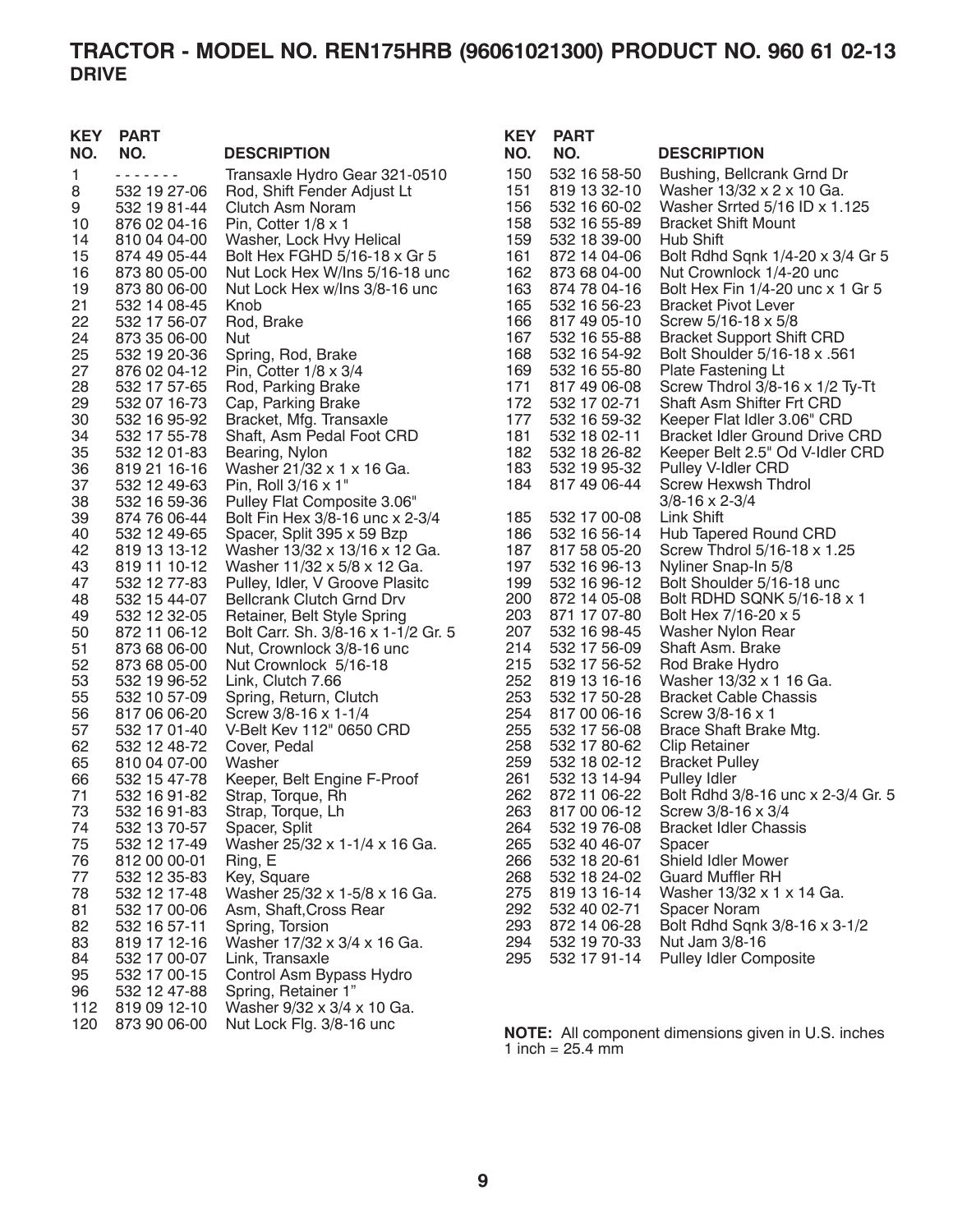**TRACTOR - MODEL NO. REN175HRB (96061021300) PRODUCT NO. 960 61 02-13 STEERING ASSEMBLY**



steering\_pl.lt\_60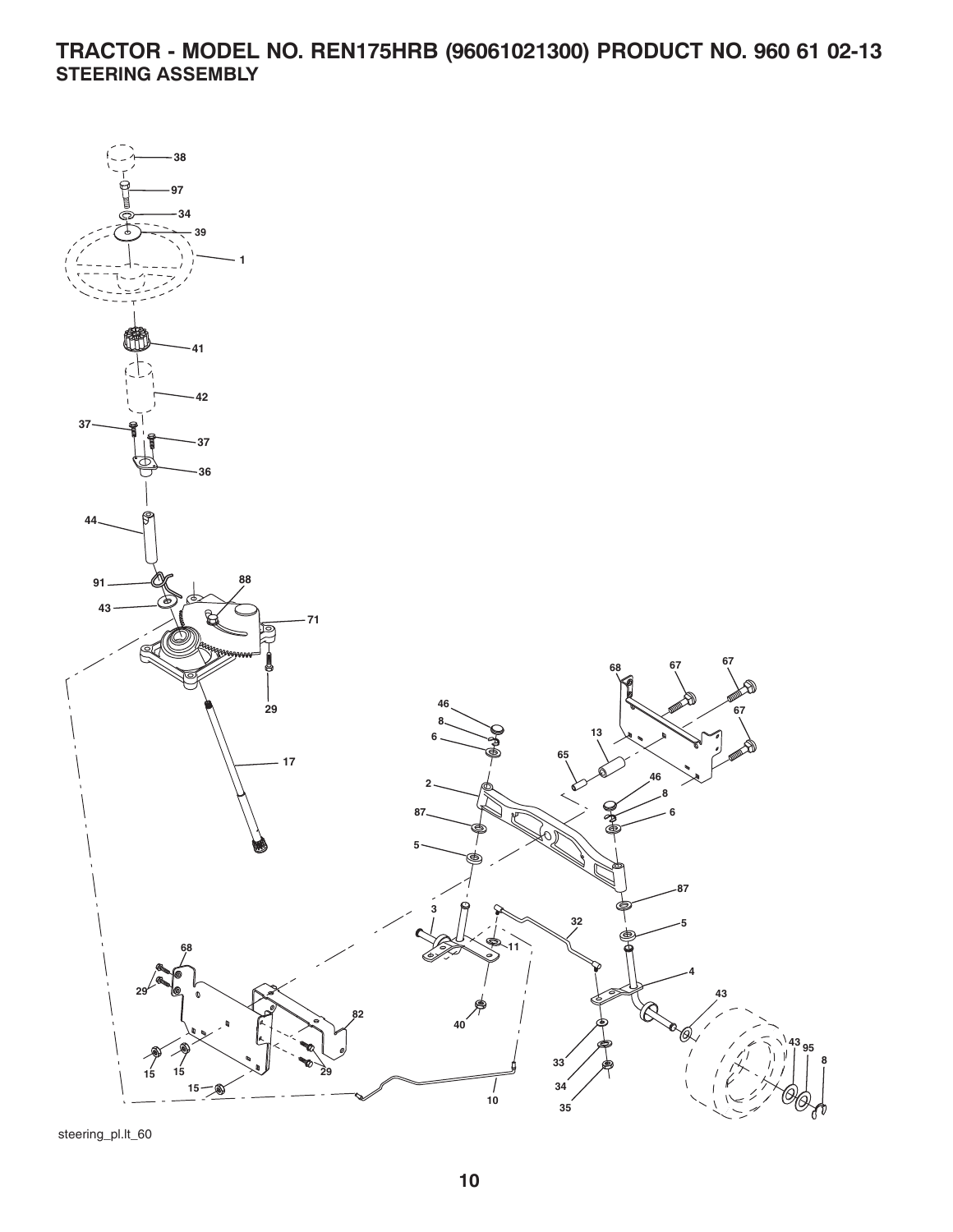**TRACTOR - MODEL NO. REN175HRB (96061021300) PRODUCT NO. 960 61 02-13 STEERING ASSEMBLY**

| <b>KEY</b>     | <b>PART</b>  |                                      |
|----------------|--------------|--------------------------------------|
| NO.            | NO.          | <b>DESCRIPTION</b>                   |
| 1              | 532 19 45-95 | <b>Steering Wheel</b>                |
| $\overline{c}$ | 532 18 47-06 | Axle Asm Cast Iron Lt                |
| 3              | 532 16 98-40 | Spindle Assembly, L.H.               |
| 4              | 532 16 98-39 | Spindle Assembly, R.H.               |
| 5              | 532 12 49-31 | Bearing, Race, Thrust, Hardened      |
| 6              | 532 12 17-48 | Washer 25/32 x 1-5/8 x 16 Ga.        |
| 8              | 812 00 00-29 | Ring, Klip                           |
| 10             | 532 17 51-21 | Link, Drag                           |
| 11             | 810 04 06-00 | Washer, Lock                         |
| 13             | 532 13 65-18 | Spacer Brg Axle Front                |
| 15             | 532 14 52-12 | Nut Hex Flange Lock                  |
| 17             | 532 19 07-53 | Shaft, Steering                      |
| 29             | 817 00 06-12 | Screw 3/8-16 x 3/4                   |
| 32             | 532 17 01-62 | Rod, Tie                             |
| 33             | 819 11 12-16 | Washer 11/32 x 3/4 x 16 Ga.          |
| 34             | 810 04 05-00 | Washer Lock Hvy Hlcl Spr 5/16        |
| 35             | 873 54 05-00 | Crownlock Nut 5/16-24 unf 3847       |
| 36             | 532 15 50-99 | Bushing, Steering                    |
| 37             | 532 15 29-27 | Screw TT #10-32 x 5 x 3/8 Flange     |
| 38             | 532 19 46-03 | Cap Wheel Steering                   |
| 39             | 819 11 38-12 | Washer 11/32 ID x 2- 3/8 OD x 12 Ga. |
| 40             | 876 54 06-00 | Nut Lock 3/8-24                      |
| 41             | 532 18 67-37 | Adaptor, Steering Wheel              |
| 42             | 532 16 96-33 | Boot, Steering Dash                  |
| 43             | 532 12 17-49 | Washer 25/32 x 1-1/4 x 16 Ga.        |
| 44             | 532 19 07-52 | <b>Extension Steering Shaft</b>      |
| 46             | 532 12 12-32 | Cap, Spindle                         |
| 65             | 532 16 03-67 | Spacer Brace Axle                    |
| 67             | 872 11 06-18 | Bolt Rdhd Sqnk 3/8-16 x 2-1/4        |
| 68             | 532 16 98-27 | <b>Brace Axle</b>                    |
| 71             | 532 17 51-46 | Steering Asm.                        |
| 82             | 532 19 99-78 | <b>Bracket Susp Chassis Front</b>    |
| 87             | 532 17 39-66 | Washer Flat .781 x 1 1/2 x .14       |
| 88             | 532 17 51-18 | Bolt Shoulder 7/16-20 unc            |
| 91             | 532 17 55-53 | Clip Steering                        |
| 95             | 532 18 89-67 | Washer                               |
| 97             | 874 78 05-64 | Bolt 5/16-18 unc x 4" L. Gr. 5       |

**NOTE:** All component dimensions given in U.S. inches. 1 inch =  $25.4$  mm.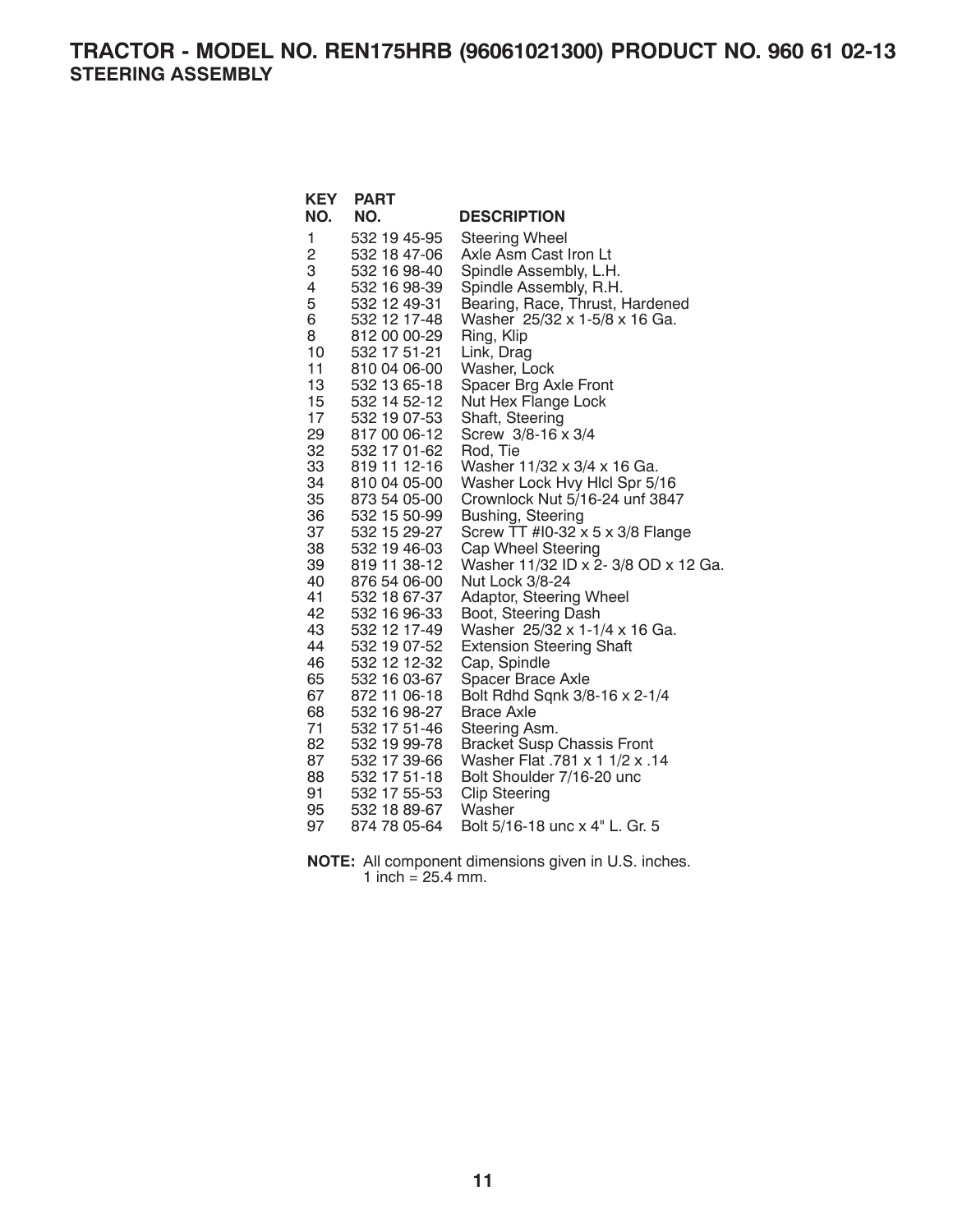### **TRACTOR - MODEL NO. REN175HRB (96061021300) PRODUCT NO. 960 61 02-13 SEAT ASSEMBLY**



seat\_lt.knob\_7(CRD)

### **KEY PART**

| NO. | NO. | <b>DESCRIPTION</b> |
|-----|-----|--------------------|
|     |     |                    |

| 532 40 10-43 | Seat                               |
|--------------|------------------------------------|
| 532 14 05-51 | Bracket Pnt Pivot Seat (blk)       |
| 871 11 06-16 | Bolt Fin Hex 3/8-16 x 1            |
| 819 13 16-10 | Washer Flat 13/32 x 1 x 10 Ga.     |
| 532 14 50-06 | Clip Push In Hinged                |
| 873 80 06-00 | Nut Lock Hx w/Ins. 3/8-16          |
| 532 12 41-81 | Spring Seat Cprsn 2 250 Blk Zi     |
| 817 00 06-16 | Screw 3/8-16 x 1-1/2               |
| 819 13 16-14 | Washer 13/32 x 1 x 14 Ga.          |
| 532 19 55-30 | Pan Pnt Seat                       |
| 532 16 63-69 | Knob Seat Adj. Wingnut             |
| 532 17 46-48 | <b>Bracket Pnt Mounting Switch</b> |
|              |                                    |

|         | <b>KEY PART</b> |                    |
|---------|-----------------|--------------------|
| NO. NO. |                 | <b>DESCRIPTION</b> |

|  | 13 532 12 12-48 Bushing Snap Blk Nyl 50 ld |
|--|--------------------------------------------|

| .  | UUL IL IL TU | <b>DUSTINITY OTTAP DIN TYPE OF TH</b> |
|----|--------------|---------------------------------------|
| 14 | 872 05 04-12 | Bolt Rdhd Sht Nk 1/4-20 x 1-1/2       |
| 15 | 532 12 12-49 | <b>Spacer Split</b>                   |
| 16 | 532 12 37-40 | Spring Cprsn Plate SW 1.310 Ga.       |
| 17 | 532 12 39-76 | Nut Lock 1/4 Lge Flg Gr 5 Zinc        |
| 21 | 532 17 18-52 | Bolt Shoulder 5/16-18 unc-2A          |
|    |              |                                       |

- 
- 22 873 80 05-00 Nut Hex Lock w/Ins 5/16-18 24 819 17 19-12 Washer 17/32 x 1-3/16 x 12 Ga.
- Bolt Shoulder  $5/16-18 \times 62$
- **NOTE:** All component dimensions given in U.S. inches. 1 inch =  $25.4 \, \text{mm}$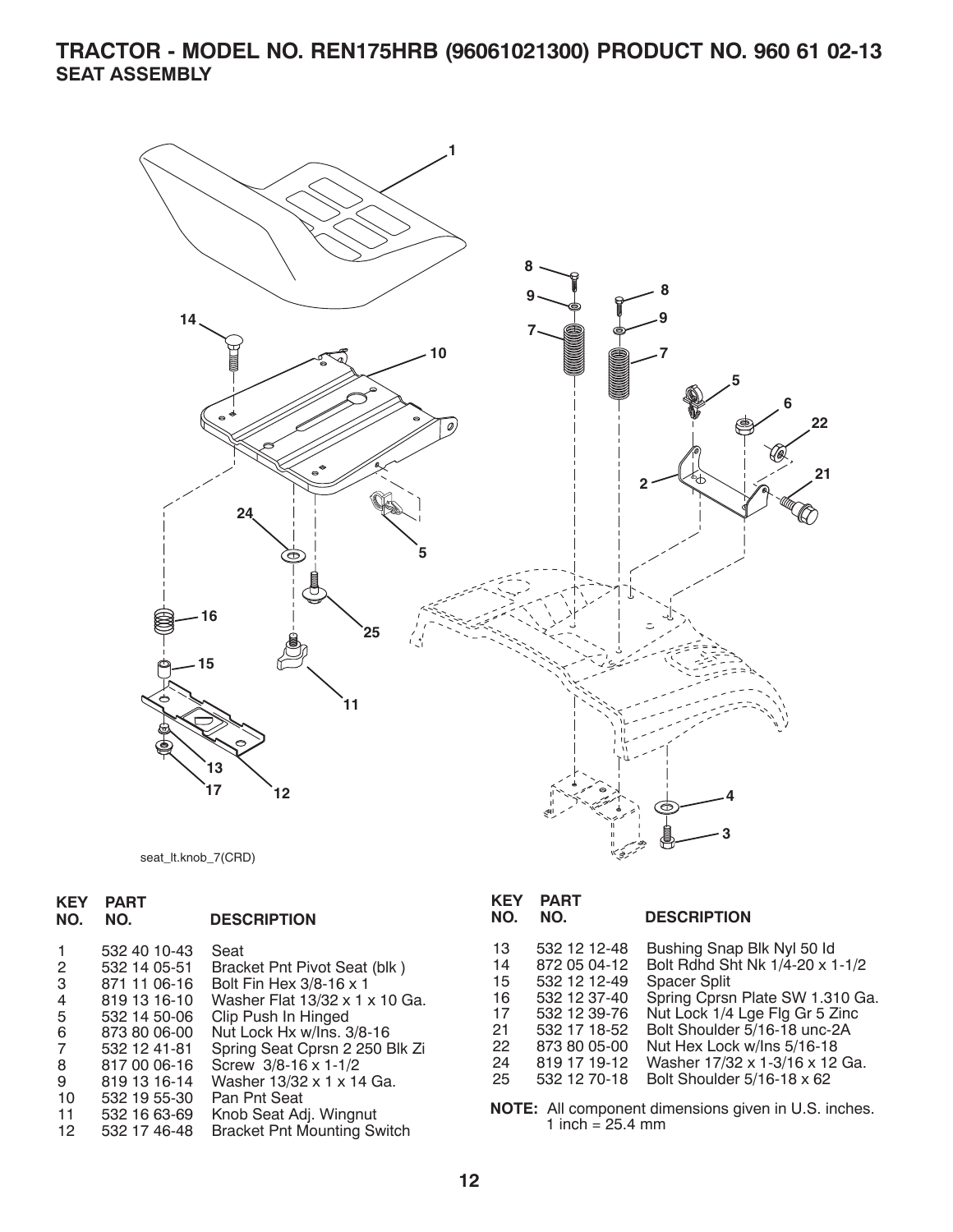## **TRACTOR - MODEL NO. REN175HRB (96061021300) PRODUCT NO. 960 61 02-13 DECALS**



| KEY     | <b>PART</b>  |                               |
|---------|--------------|-------------------------------|
| NO.     | NO.          | <b>DESCRIPTION</b>            |
| 2       | 532 40 03-89 | Decal Warning Symbols CE      |
| 6       | 532 19 68-41 | Decal Warning Engine Symbols  |
| 8       | 532 15 97-37 | Decal Brake/Clutch Symbol     |
| 10      | 532 14 50-05 | Decal Bat Dan/Poi P/L Sym Wpn |
| 11      | 532 18 21-66 | Decal Mower Cut Finger Symbol |
| $12 \,$ | 532 18 04-32 | Decal Fender 100 DB/CE        |
| 13      | 532 40 88-19 | Decal Engine HP               |
| 14      | 532 15 97-36 | Decal Chassis Hot Muffler     |
| 15      | 532 19 68-42 | Decal Warning Cut Finger      |

**KEY PART** 

| NO.                 | NO.          | <b>DESCRIPTION</b>         |
|---------------------|--------------|----------------------------|
| 16                  | 532 18 96-94 | Decal Chassis              |
| 17                  | 532 14 08-37 | Decal Saddle Brake Parking |
| 18                  | 532 16 62-86 | Decal Bolt Sch.            |
| $\sim$ $\sim$       | 532 16 69-60 | Decal Bypass Fender        |
| $\sim$ $\sim$       | 532 13 83-11 | Decal Lift Handle          |
| $\omega_{\rm{eff}}$ | 532 18 10-91 | Pad Footrest LH            |
| $\omega_{\rm c}$ .  | 532 18 10-90 | Pad Footrest RH            |
| $\omega$ $\omega$   | 532 40 09-09 | Manual Operator's (Euro)   |
| $\omega_{\rm{eff}}$ | 532 40 98-94 | <b>Manual Parts</b>        |

**WHEELS & TIRES**



| KEY<br>NO. | <b>PART</b><br>NO. | <b>DESCRIPTION</b>                   |
|------------|--------------------|--------------------------------------|
| 1          | 532 05 91-92       | Cap Value Tire                       |
| 2          | 532 06 51-39       | <b>Stem Value</b>                    |
| 3          | 532 10 62-22       | Tire F Ts $15 \times 60 - 6$ Service |
| 4          | 532 05 99-04       | Tube Inner Front #35060              |
| 5          | 532 18 33-37       | Rim Asm 6" front Service             |
| 6          | 532 12 49-57       | <b>Fitting Grease</b>                |
| 7          | 532 12 49-59       | <b>Bearing Flange</b>                |
| 8          | 532 18 33-38       | Rim Asm 8" rear Service              |
| 9          | 532 13 84-68       | Tire R Ts 18 x 8-8 Service           |
| 10         | 532 12 49-26       | Tube Rear 9 5 x 8 Service            |
| 11         | 532 17 50-39       | Cap Axle Blk 1 50 x 1 00             |
|            | 532 14 43-34       | Sealant, Tire (10 oz. tube)          |
|            |                    |                                      |

**NOTE:** All component dimensions given in U.S. inches. 1 inch =  $25.4 \, \text{mm}$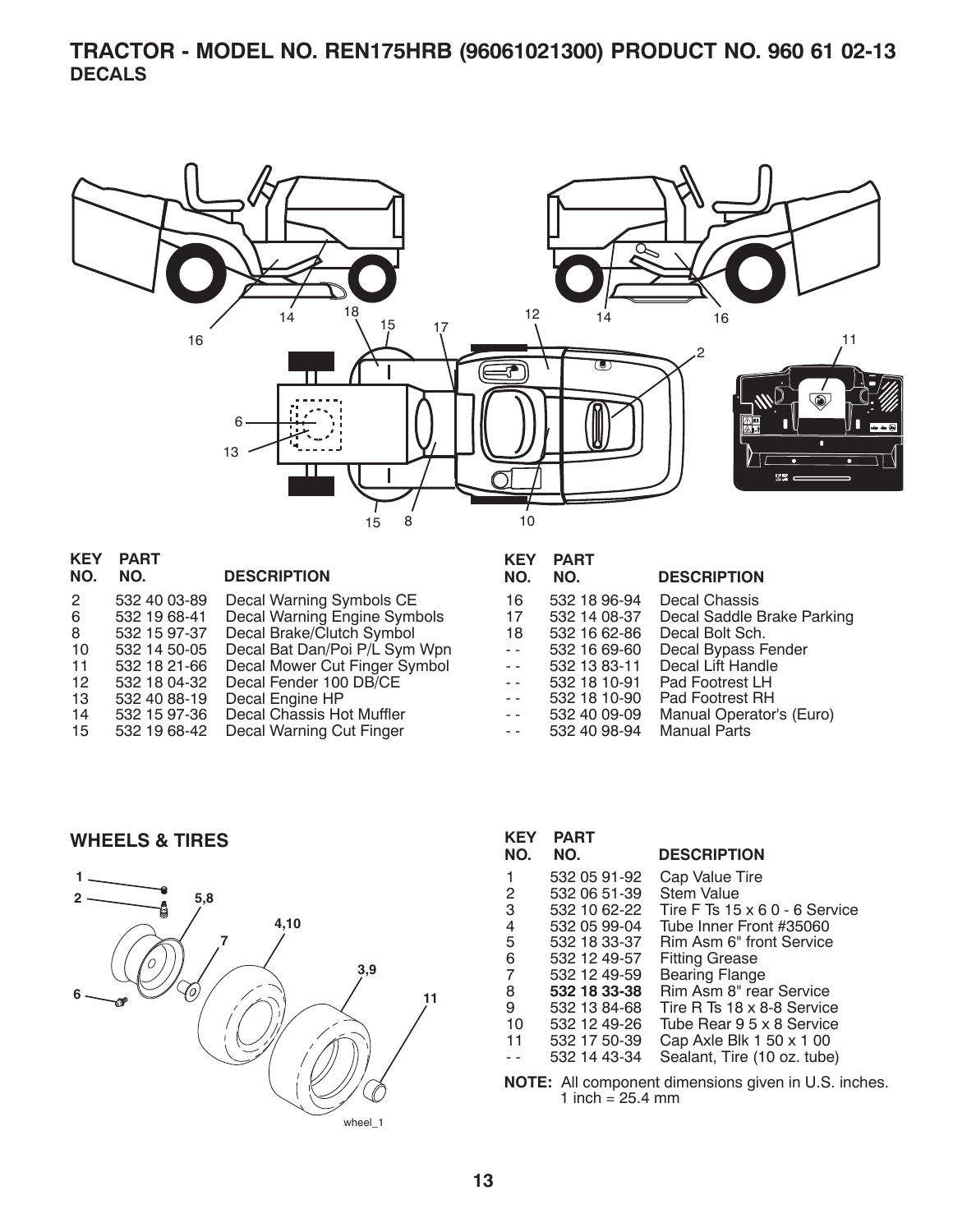**TRACTOR - MODEL NO. REN175HRB (96061021300) PRODUCT NO. 960 61 02-13 ENGINE**

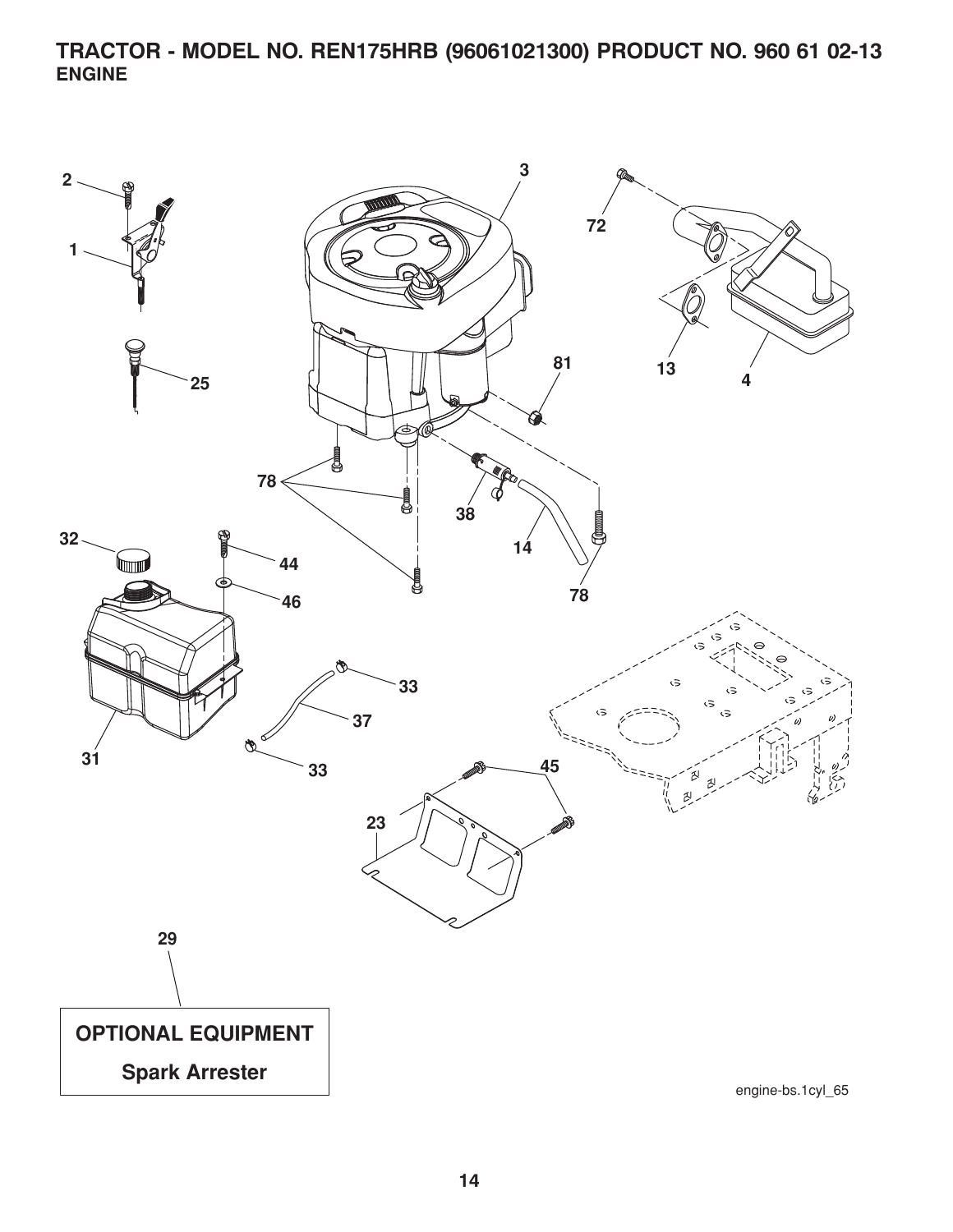| KEY<br>NO.                                                 | <b>PART</b><br>NO.                                                                                                                                           | <b>DESCRIPTION</b>                                                                                                                                                                                                                                                 |
|------------------------------------------------------------|--------------------------------------------------------------------------------------------------------------------------------------------------------------|--------------------------------------------------------------------------------------------------------------------------------------------------------------------------------------------------------------------------------------------------------------------|
| 1<br>2<br>3<br>4<br>13<br>14<br>23<br>25<br>29<br>31<br>32 | 532 17 05-51<br>817 72 04-08<br>532 13 73-52<br>532 16 52-91<br>532 14 84-56<br>532 16 98-37<br>532 19 06-95<br>532 13 71-80<br>532 40 75-52<br>532 19 77-25 | Control Throt / Ch Flag<br>Screw Hex Thd Cut 1/4-20 x 1/2<br>Engine Briggs 31C707-0240-B1<br>Muffler Exhaust<br>Gasket<br>Tube Drain Oil Easy<br>Shield Browning/Debris Guard<br><b>Control Choke</b><br><b>Arrestor Spark</b><br><b>Tank Fuel</b><br>Cap Asm Fuel |
| 33<br>37<br>38<br>44<br>45<br>46<br>72<br>78 —<br>81       | 532 12 34-87<br>532 13 70-40<br>532 18 16-54<br>817 67 04-12<br>817 00 06-12<br>819 09 14-16<br>532 19 23-34<br>817 06 06-20<br>873 51 04-00                 | Clamp Hose Blk<br>Line Fuel 20"<br>Plug Drain Oil Easy<br>Screw Hexwsh Thdrol 1/4-20 x 3/4<br>Screw Hexwsh Thdr 3/8-16 x 3/4<br>Washer 9/32 x 7/8 x 16ga<br>Screw Socket Hd 5/16-18 x .75<br>Screw 3/8-16 x 1-1/4<br>Nut Keps 1/4-20 unc                           |

**NOTE:** All component dimensions given in U.S. inches. 1 inch =  $25.4 \, \text{mm}$ 

#### **Engine Power Rating Information**

The gross power rating for individual gas engine models is labeled in accordance with SAE (Society of Automotive Engineers) code J11940 (Small Engine Power & Torque Rating Procedure), and rating performance has been obtained and corrected in accordance with SAE J1995 (Revision 2002-5). Actual gross engine power will be lower and is affected by, among other things, ambient operating conditions and engine-to-engine variability. Given both the wide array of products on which engines are placed and the variety of environmental issues applicable to operating the equipment, the gas engine will not develop the rated gross power when used in a given piece of power equipment (actual "on-site" or net horsepower). This difference is due to a variety of factors including, but not limited to, accessories (air cleaner, exhaust, charging, cooling, carburetor, fuel pump, etc.), application limitations, ambient operating conditions (temperature, humidity, altitude), and engine-to-engine variability. Due to manufacturing and capacity limitations, Briggs & Stratton may substitute an engine of higher rated power for this Series engine.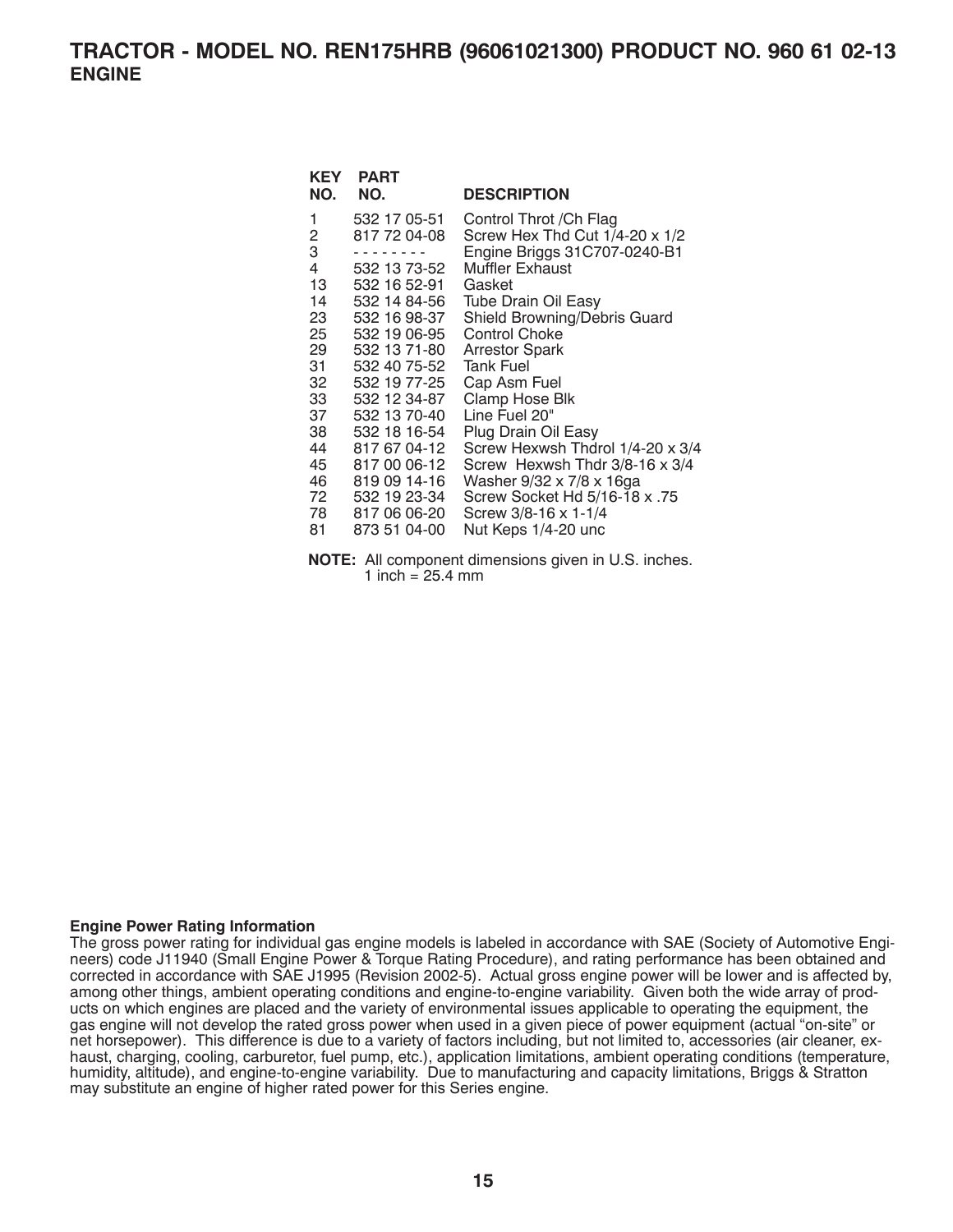## **TRACTOR - MODEL NO. REN175HRB (96061021300) PRODUCT NO. 960 61 02-13 MOWER LIFT**

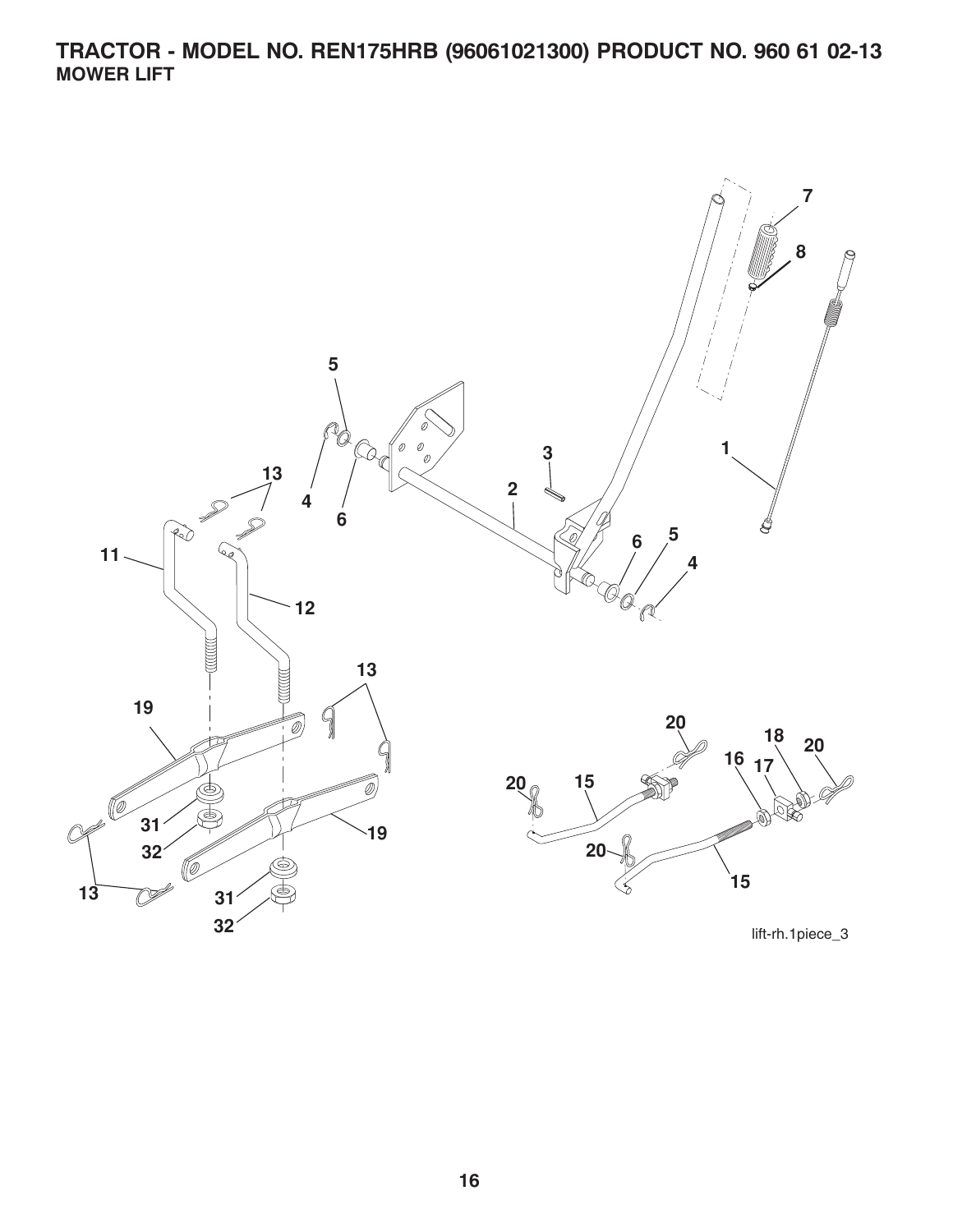## **TRACTOR - MODEL NO. REN175HRB (96061021300) PRODUCT NO. 960 61 02-13 MOWER LIFT**

| KEY<br>NO.     | <b>PART</b><br>NO. | <b>DESCRIPTION</b>              |
|----------------|--------------------|---------------------------------|
| 1              | 532 19 84-17       | Wire Asm Inner Spring W/Plunger |
| 2              | 532 19 80-70       | Shaft Asm. Lift                 |
| 3              | 532 18 88-22       | Pin Groove                      |
| 4              | 812 00 00-02       | E Ring #5133-62                 |
| 5              | 819 21 16-21       | Washer 21/32 x 1 x 21 Ga.       |
| 6              | 532 12 01-83       | <b>Bearing Nylon</b>            |
| $\overline{7}$ | 532 12 56-31       | Grip Handle                     |
| 8              | 532 12 45-26       | <b>Button Plunger Black</b>     |
| 11             | 532 16 58-29       | Link Lift L.H.                  |
| $12-12$        | 532 16 58-31       | Link Lift R.H.                  |
| 13             | 532 12 46-70       | <b>Retainer Spring</b>          |
| 15             | 532 17 32-88       | Link Front                      |
| 16             | 873 35 08-00       | Nut Jam Hex 1/2-13 unc          |
| 17             | 532 17 56-89       | Trunnion                        |
| 18             | 873 80 08-00       | Nut Lock W/Wsh 1/2-13 unc       |
| 19             | 532 13 98-68       | <b>Arm Suspension Mower</b>     |
| 20             | 532 19 42-09       | Pin Cotter 7/16 Bow Tie Lock    |
| 31 -           | 532 16 98-65       | Bearing, Pvt. Lift.             |
| 32             | 873 54 06-00       | Nut Crownlock 3/8-24            |

**NOTE:** All component dimensions given in U.S. inches. 1 inch =  $25.4 \, \text{mm}$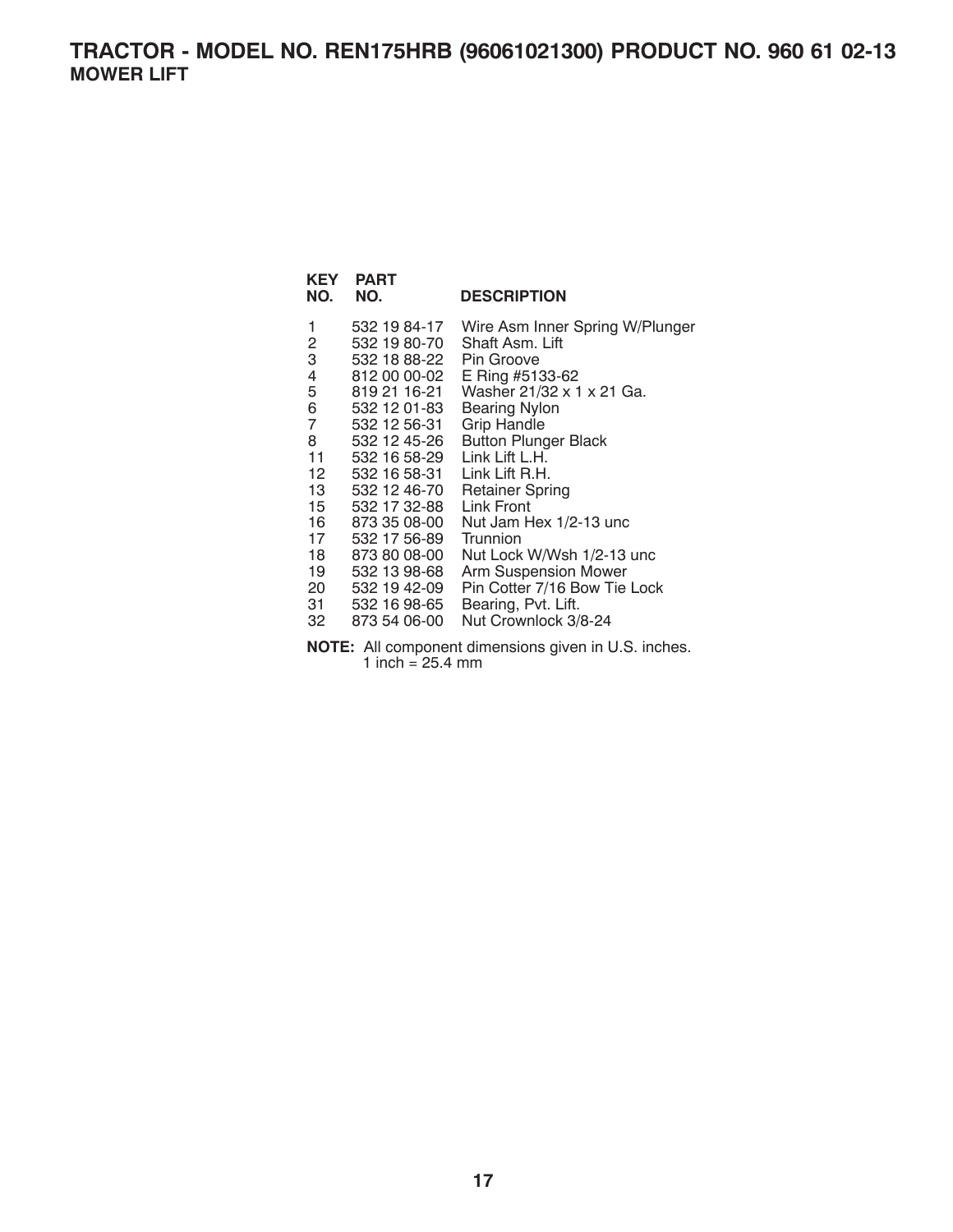**TRACTOR - MODEL NO. REN175HRB (96061021300) PRODUCT NO. 960 61 02-13 MOWER**

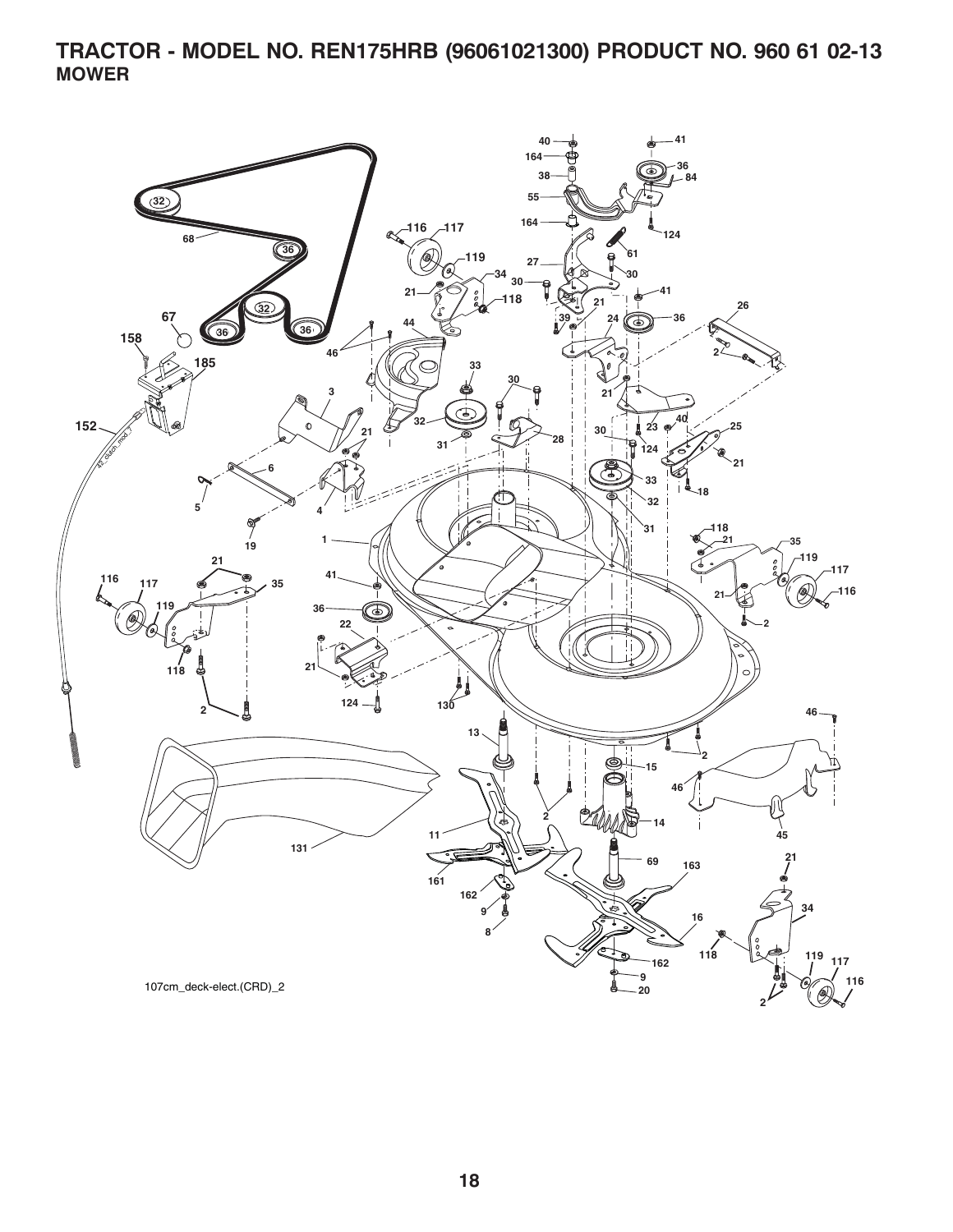## **TRACTOR - MODEL NO. REN175HRB (96061021300) PRODUCT NO. 960 61 02-13 MOWER**

| <b>KEY</b><br>NO. | <b>PART</b><br>NO. | <b>DESCRIPTION</b>                | <b>KEY</b><br>NO. | <b>PART</b><br>NO.         | <b>DESCRIPTION</b>                                         |
|-------------------|--------------------|-----------------------------------|-------------------|----------------------------|------------------------------------------------------------|
| 1                 | 532 16 91-60       | Housing Asm. Mower                | 40                | 873 68 06-00               | Nut Crownlock 3/8-16 unc                                   |
| 2                 | 872 14 05-06       | Bolt Rdhd Sqnk 5/16-18 unc x 3/4  | 41                | 873 90 06-00               | Nut Flangelock 3/8-16 unc                                  |
| 3                 | 532 16 55-69       | Bracket Asm. S-Bar Chass          | 44                | 532 17 55-38               | <b>Cover Mandrel Lh</b>                                    |
| 4                 | 532 16 91-67       | <b>Bracket Bar Sway Deck</b>      | 45                | 532 17 55-39               | Cover Mandrel Rh                                           |
| 5                 | 532 12 46-70       | <b>Retainer Spring</b>            | 46                | 532 13 77-29               | Screw Thd Roll 1/4-20 x 5/8                                |
| 6                 | 532 16 55-57       | <b>Bar Sway</b>                   | 55                | 532 16 98-49               | Arm Idler                                                  |
| 8                 | 532 18 17-12       | Bolt 3/8-24 x 1.25 Gr. 8 Patched  | 61                | 532 19 94-87               | <b>Spring Tension</b>                                      |
| 9                 | 810 03 06-00       | Washer Lock Hvy 3/8 Unplated      | 67                | 532 10 69-32               | Knob                                                       |
| 11                | 532 18 05-83       | Blade 3-1 Lh                      | 68                | 532 40 20-09               | Hex-Belt Mower                                             |
| 13                | 532 13 76-45       | Shaft Asm. W/Lower Bearing        | 69                | 532 16 54-82               | Shaft Asm W/Lwr Brg Rh Thd                                 |
| 14                | 532 12 87-74       | Housing Mandrel Vented (Machd)    |                   |                            | <b>CRD</b>                                                 |
| 15                | 532 11 04-85       | <b>Bearing Ball Mandrel</b>       | 84                | 532 15 60-85               | Keeper Belt Idler                                          |
| 16                | 532 18 05-84       | Blade 3-1 Rh                      | 116               | 532 19 34-06               | <b>Bolt Shoulder</b>                                       |
| 18                | 872 11 06-06       | Bolt Rdhd Sqnk 3/8-16 x 3/4 Gr. 5 | 117               | 532 17 48-73               | <b>Wheel Gage</b>                                          |
| 19                | 532 13 28-27       | Bolt Shoulder 5/16-18 Thd Form    | 118               | 873 90 06-00               | Nut Centerlock 3/8-16 unc                                  |
| 20                | 532 18 17-13       | Bolt 3/8-24 x 1.25 Gr. 8 Ptch     | 119               | 819 13 20-12               | Washer 13/32 X 1 1/4 x 12                                  |
|                   |                    | LHthd                             | 124               | 872 11 06-12               | Bolt Carr Sh 3/8-16 x 1-1/2 Gr5                            |
| 21                | 873 68 05-00       | Nut Crown Lock 5/16-18            | 130               | 872 11 05-06               | Bolt Rdhdsqnk 5/16-18 unc x 3/4                            |
| 22                | 532 16 91-65       | <b>Bracket Idler Sprt RR</b>      | 131               | 532 16 56-61               | Chute Bagger CRD 92cm                                      |
| 23                | 532 16 91-66       | <b>Bracket Idler Sprt RF</b>      | 152               | 532 17 60-74               | Cable Clutch                                               |
| 24                | 532 16 91-70       | <b>Bracket Suspension LF</b>      | 158               | 817 72 04-08               | Screw 1/4-20 x 1/2                                         |
| 25                | 532 40 01-05       | <b>Bracket Suspension RF</b>      | 161               | 532 18 04-24               | Blade Cross LH 107                                         |
| 26                | 532 40 01-10       | <b>Brace Support Susp Frt CRD</b> | 162               | 532 18 08-78               | Adapter Weldment Blade 107                                 |
| 27                | 532 16 91-72       | Bracket Asm. Susp RR              | 163               | 532 18 04-25               | Blade Cross RH 107                                         |
| 28                | 532 16 91-68       | Bracket Asm. Susp LR              | 164               | 532 12 49-37               | Bearing                                                    |
| 30                | 532 17 39-84       | Screw Thd Rolling Dod.PT Hex      | 185               | 532 18 82-34               | Head Asm Cable Clutch                                      |
| 31                | 532 18 76-90       | Washer Spacer Mower Vented        | $\overline{a}$    | 532 18 18-57               | <b>Mandrel Asm Service</b>                                 |
| 32                | 532 19 81-45       | <b>Mandrel Pulleys</b>            | --                | 532 18 18-58               | Mandrel Asm CRD Lh Threads                                 |
| 33                | 532 40 02-34       | Nut Flg Top Lock                  |                   |                            | VC                                                         |
| 34                | 532 40 01-03       | <b>Bracket Gauge Wheel Lf</b>     | --                | 532 40 03-25               | <b>Replacement Mower Complete</b>                          |
| 35                | 532 40 01-04       | <b>Bracket Gauge Wheel Rf</b>     |                   |                            |                                                            |
| 36                | 532 14 67-63       | Pulley Idler V-Groove Dim 4.25    |                   |                            |                                                            |
| 38                | 532 16 98-51       | Spacer Hub Arm Idler              |                   |                            | <b>NOTE:</b> All component dimensions given in U.S. inches |
| 39                | 872 11 06-22       | Bolt RhHd 3/8-16 unc x 2-3/4 Gr.5 |                   | 1 inch = $25.4 \text{ mm}$ |                                                            |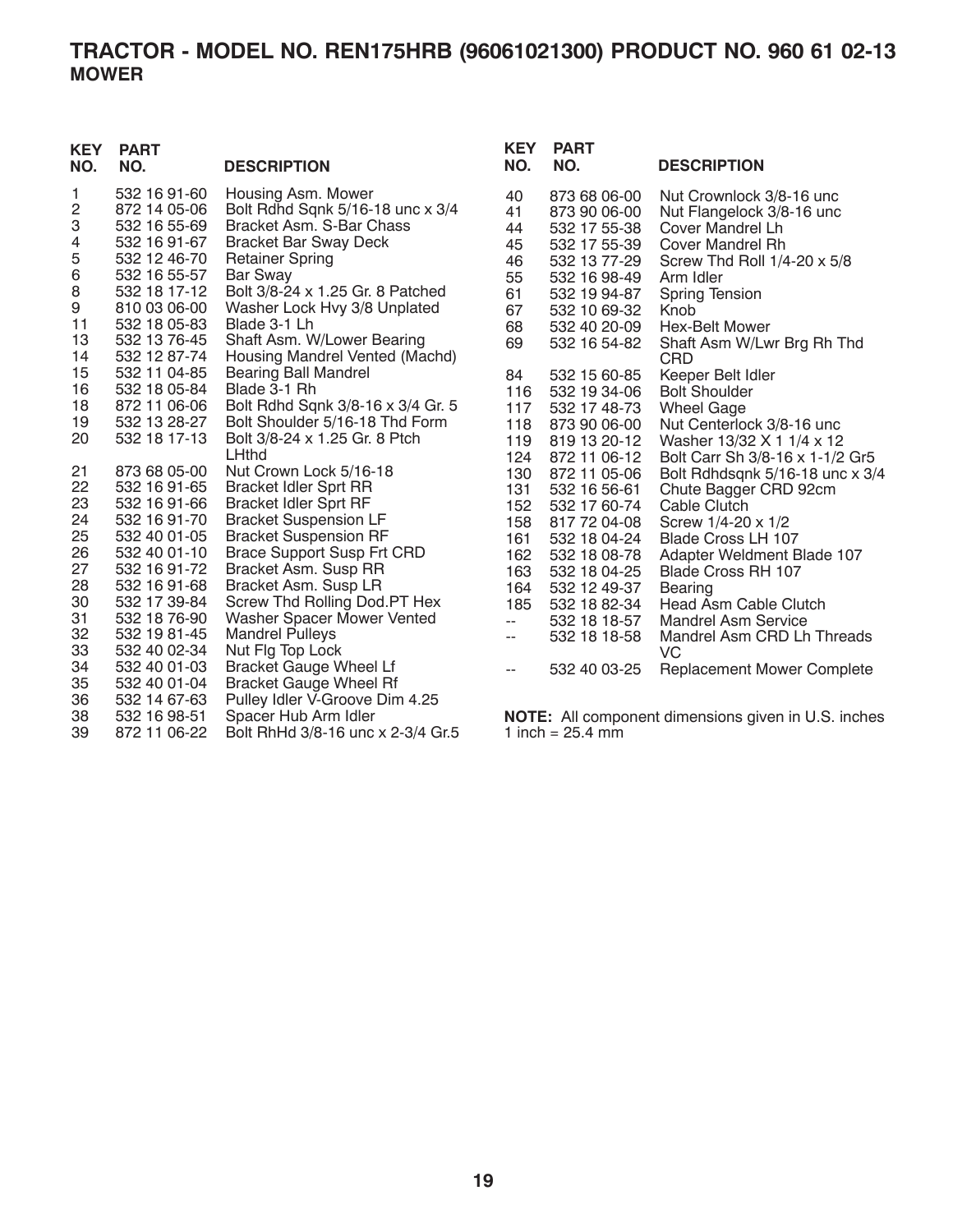**TRACTOR - MODEL NO. REN175HRB (96061021300) PRODUCT NO. 960 61 02-13 BAGGER**



Bagger Asy (CRD)\_11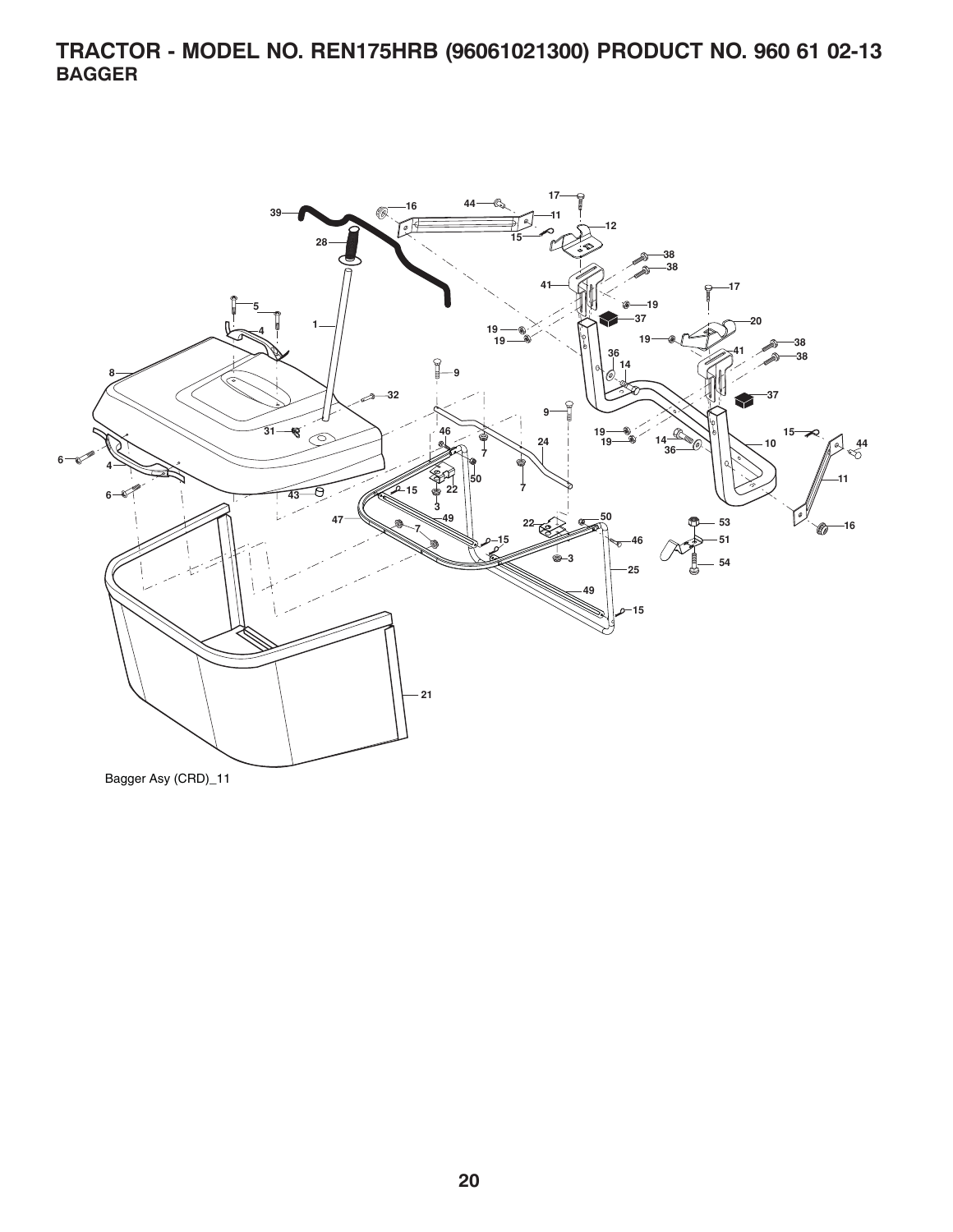## **TRACTOR - MODEL NO. REN175HRB (96061021300) PRODUCT NO. 960 61 02-13 BAGGER**

## **KEY PART**

| NO.                   | NO.                                                                          | <b>DESCRIPTION</b>                                                                                                                                   |
|-----------------------|------------------------------------------------------------------------------|------------------------------------------------------------------------------------------------------------------------------------------------------|
| 1<br>3<br>4<br>5<br>6 | 532 16 52-49<br>532 12 39-76<br>532 16 99-16<br>874 98 10-24<br>874 98 10-32 | <b>Tube Handle Bagger CRD</b><br>Nut Lock 1/4 Lge Flg Gr. 5 Zinc<br>Handle Bagger w/Lvrs Blk CRD<br>Screw Pan Head #10-24 x 1.50 Blk<br>Screw Pan Hd |
| 7                     | 873 40 10-00                                                                 | Nut Wiz Lock Hex Serr/Hd 10-24                                                                                                                       |
| 8                     | 532 18 13-54                                                                 | Cover Bagger CRD                                                                                                                                     |
| 9                     | 872 14 04-18                                                                 | Bolt Carriage 1/4-20 x 2.25d x Gr. 5                                                                                                                 |
| 10                    | 532 18 12-82                                                                 | <b>Tube Support Bagger CRD</b>                                                                                                                       |
| 11                    | 532 16 57-19                                                                 | <b>Bracket Support Upper Bag CRD</b>                                                                                                                 |
| 12 <sup>1</sup>       | 532 18 88-48                                                                 | <b>Bracket Pivotn Lh</b>                                                                                                                             |
| 14                    | 874 52 06-36                                                                 | Bolt Carr.                                                                                                                                           |
| 16                    | 873 90 06-00                                                                 | Nut Lock Flg. 3/8-16 unc                                                                                                                             |
| 15                    | 532 12 46-70                                                                 | <b>Retainer Spring</b>                                                                                                                               |
| 17                    | 872 14 05-06                                                                 | Bolt Rdhd Sht Sqnk 5/16 -18<br>unc $\times$ 3/4                                                                                                      |
| 19                    | 873 90 05-00                                                                 | Nut Lock Hexflange 5/16-18                                                                                                                           |
| 20                    | 532 18 88-47                                                                 | Bracket Pivot Rh                                                                                                                                     |
| 21                    | 532 40 61-80                                                                 | Bag Asm CRD                                                                                                                                          |
| 22                    | 532 16 57-81                                                                 | <b>Bracket Side Bagger CRD</b>                                                                                                                       |

| <b>KEY</b><br>NO.                                                                                              | <b>PART</b><br>NO.                                                                                                                                                                                                                                                                                           | <b>DESCRIPTION</b>                                                                                                                                                                                                                                                                                                                                                                                                                                                                                        |
|----------------------------------------------------------------------------------------------------------------|--------------------------------------------------------------------------------------------------------------------------------------------------------------------------------------------------------------------------------------------------------------------------------------------------------------|-----------------------------------------------------------------------------------------------------------------------------------------------------------------------------------------------------------------------------------------------------------------------------------------------------------------------------------------------------------------------------------------------------------------------------------------------------------------------------------------------------------|
|                                                                                                                |                                                                                                                                                                                                                                                                                                              |                                                                                                                                                                                                                                                                                                                                                                                                                                                                                                           |
| 24<br>25<br>28<br>31<br>32<br>36<br>37<br>38<br>39<br>41<br>43<br>44<br>46<br>47<br>49<br>50<br>51<br>53<br>54 | 532 16 57-83<br>532 19 37-05<br>532 16 57-87<br>532 16 94-84<br>532 12 68-75<br>819 13 20-12<br>532 17 54-01<br>872 01 05-20<br>532 18 09-85<br>532 16 96-83<br>532 17 40-83<br>532 19 33-12<br>873 11 05-10<br>532 19 37-04<br>532 19 33-05<br>872 80 05-00<br>532 19 99-03<br>873 51 04-00<br>872 14 04-06 | <b>Tube Pivot Bagger CRD</b><br>Tube Front Bagger CRD<br><b>Grip Handle Black</b><br><b>Retainer Clip</b><br>Rivet Rd Hd Drilled 3/8 Dia<br>Washer 13/32 x 1-1/4 x 12 Ga.<br>Plug Support Bagger CRD<br>Bolt 5/16-18 x 2-1/2<br>Seal 37"<br>Bracket Vert Adj Bagger CRD<br>Plug Tubing<br>Pin Clevis<br>Bolt Carr. 5/16-18 x 1-1/4 Gr.5<br><b>Tube Upper Bagger</b><br><b>Bar Spreader</b><br>Nut Lock Thx w/lns. 5/16-18 unc<br>Latch Spring Bagger<br>Nut Keps Hex 1/4-20 unc<br>Bolt RDHD 1/4-20 x 3/4 |
|                                                                                                                |                                                                                                                                                                                                                                                                                                              |                                                                                                                                                                                                                                                                                                                                                                                                                                                                                                           |

**NOTE:** All component dimensions given in U.S. inches 1 inch =  $25.4$  mm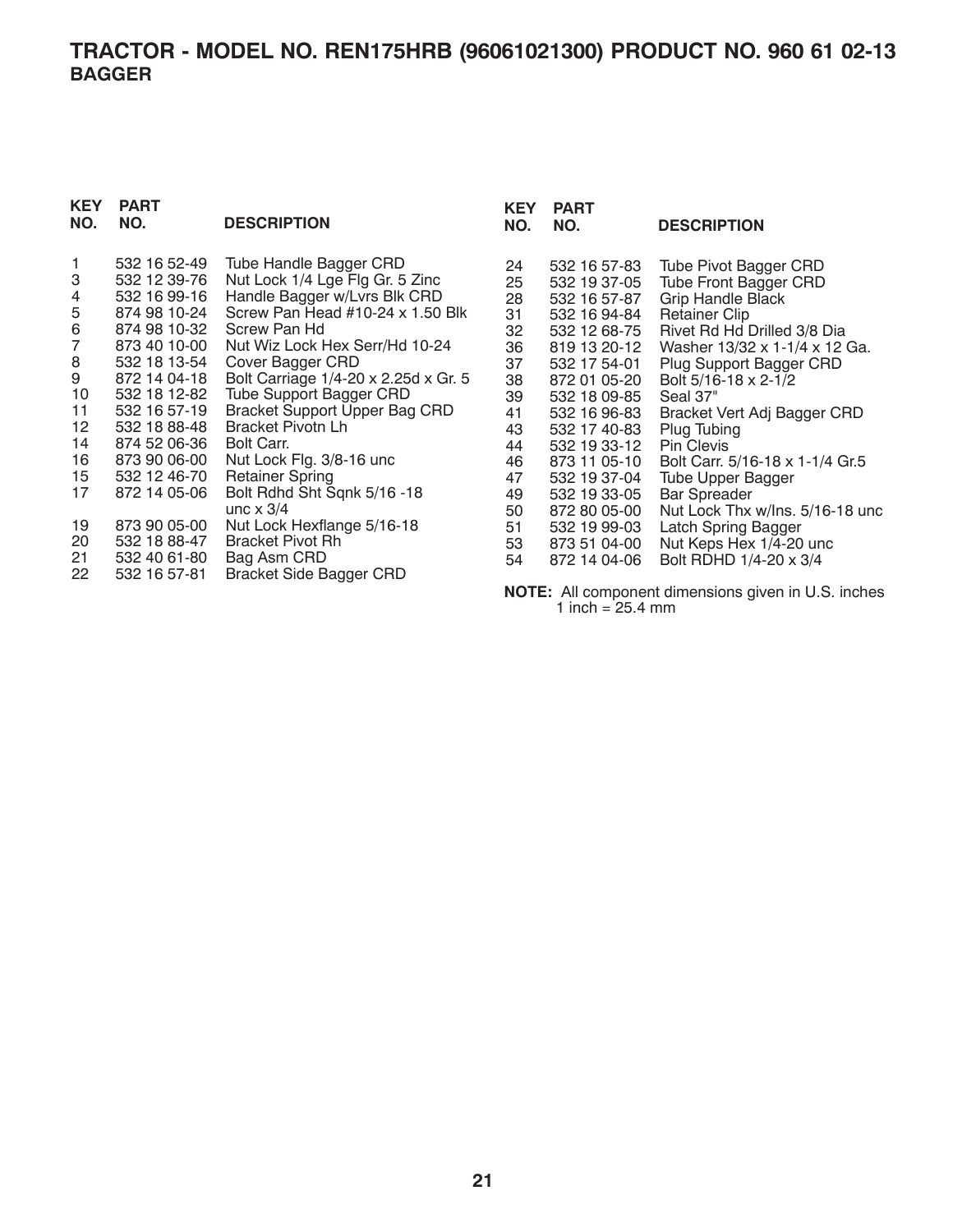## **SERVICE NOTES**